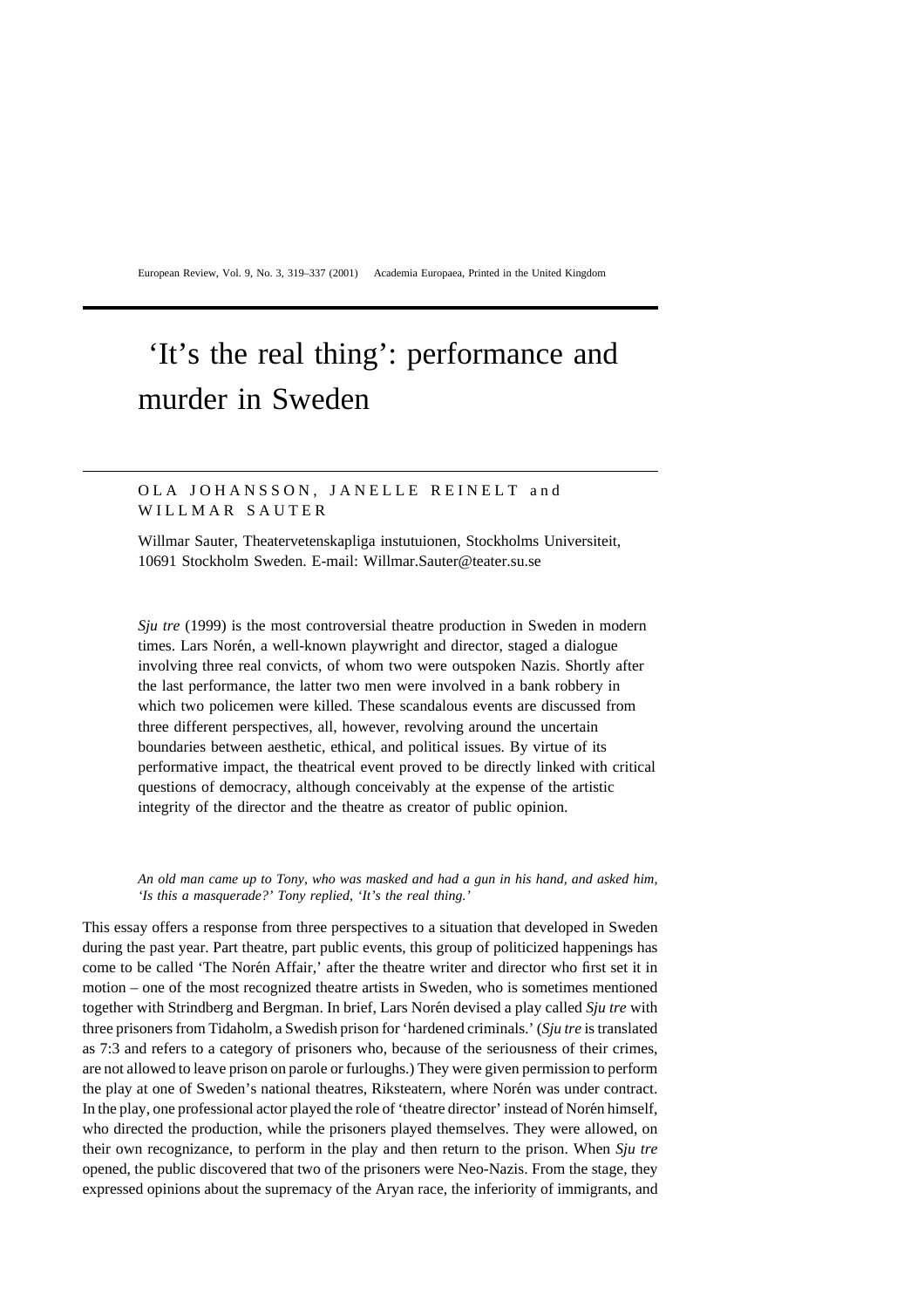downplayed the historical significance of the Holocaust. A widespread public controversy broke out. The play continued its run from February until May 1999. After the last performance, on 27 May, the prisoners did not return to the prison. The next day, two of them were involved in a bank robbery in the small town of Kisa and, after a car chase with police, two officers were shot and killed by the robbers in woods near Malexander. The suspects were caught, and a high-publicity trial took place in December, lasting 21 days. In January 2000, one of the performers/robbers, Tony Olsson was convicted of the crimes, along with two other perpetrators, and all three were given life sentences; another performer, Mats Nilsson, was convicted as an accessory.

This brief chronicle of the events surrounding the Norén affair provides only a skeletal account of a turbulent and deeply contested production and its dreadful aftermath. Each of the authors will interpret these events in our own manner, two as Swedes, one as a North American. All three of us are theatre researchers for whom these events have become the focus of intense analysis, reflection, and ethical questioning.

#### **Background of racial issues in Sweden**

Sweden, generally perceived as a social democratic country, has experienced a growth of racial problems since the 1980s. Historically speaking, the first racist organization was founded in 1889 and was called The Swedish Anti-Semitic Foundation. In the 1930s, small Nazi parties were never elected to the Swedish Parliament, but did well in some regions. In 1932, for example, the Swedish National Socialist Party got 5.7% of the vote in Gothenburg. When World War II ended, most of these groups disappeared. Through the 1960s, the *Folkhemmet* (Welfare State) was healthy enough to absorb the mostly European immigrants who came to Sweden and no extremist party played any significant part in political life. In the 1980s, however, refugees became a prominent political issue. In 1988, the local election in the town of Sjöbo held a referendum in which the population voted not to accept refugees, thus opposing national policy. This initiative had an effect on right-wing extremist organizations, which went from being underground movements to organizations that attempted to influence local schools against refugees. By the 1990s, the question of immigration and treatment of immigrants was exacerbated by a deep economic recession (1992–94). High unemployment resulted in social anxiety, which in turn interacted with other social and historical factors to increase hostility against refugees, especially the many war victims from the former Yugoslavia. From the end of the 1980s onwards, a racist underground movement spread in Sweden, with roots in two organizations: Nordiska Rikspartiet (The Nordic Empire Party) and Bevara Sverige Svenskt (Keep Sweden Swedish). Unlike the organizations of the 1930, these groups have not taken the form of political parties. Instead, for example, they distribute magazines and music aimed especially at youths. There have been a number of racial killings, which have been highly publicized. In 1991, the so-called 'Laser Man' shot ten immigrants (with the help of a laser sight on his gun). The Laser Man became a hero for the Neo-Nazi groups. In more recent years, an African boy was brutally stabbed to death in a small town called Klippan, and another boy outside Gothenburg was kicked to death by skinheads. Arson attacks have been directed against refugee compounds where refugees spend their first year(s) in Sweden. Björn Söderberg, a syndicalist union leader in Sätra, was shot to death for revealing that a member of the union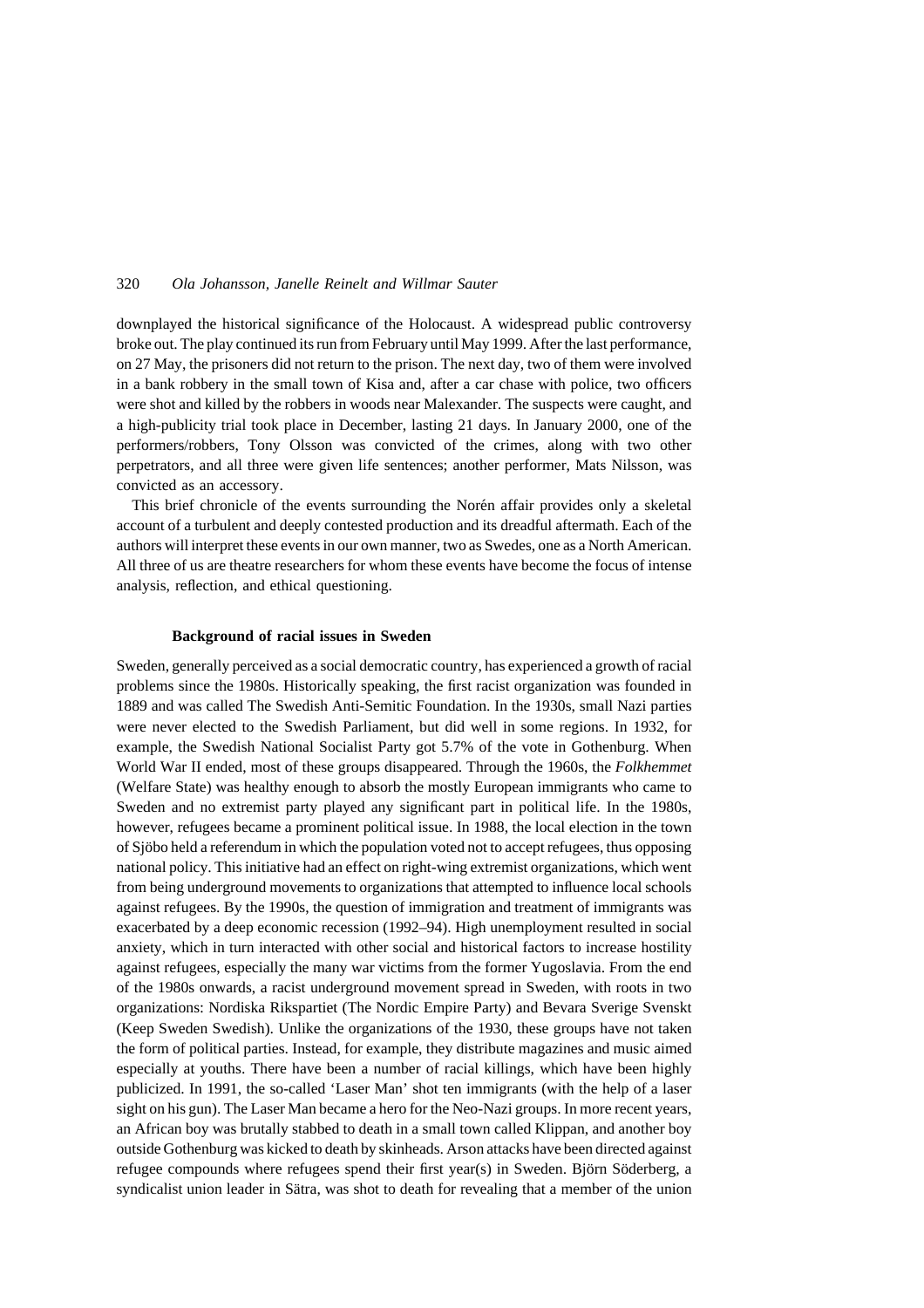management group was a Nazi. Several anti-racist movements have been formed in response to this situation. In January 2000, the Swedish government hosted its first international Holocaust conference and in the spring four nationwide newspapers jointly published 62 pictures of Neo-Nazis who have committed hate crimes in Sweden in recent years.

In the remainder of the essay, we begin with Ola Johansson's eyewitness account of, and response to, the performance. Encountering the performers on the spot involved a great dilemma as the racist assertions threatened to transform the theatrical event into a political occasion. The situation revealed a democratic predicament where the principle of freedom of speech was violated in pursuance of its own privilege. However, being a spectator within a consolidated – and presumably a democratic – audience partially counteracts the extremist expressions on stage. Willmar Sauter then discusses the decision not to see the performance and asks if it is even appropriate to consider *Sju tre* a theatrical event. The combination of, on the one hand, a professional actor who personifies a role and, on the other hand, performers who represent themselves, brings about an uneven balance that impairs the communication between stage action and audience perception. The fictional and artistic level thus became invalidated by, and in favour of, the direct speech of the Neo-Nazis. Sauter also reflects on the questions of responsibility as regards the dreadful outcome of the production. Janelle Reinelt concludes with an analysis of the debates that grew up around the performance and its aftermath. After evaluating the aesthetic, ethical, and political standpoints of the debate, Reinelt argues that *Sju tre* cuts across these conceptual categories, which in turn made the production accountable to all three topics. Hence, had these complex issues been taken into account by the director and the theatre management, *Sju tre* might have become a justifiable project.

The three perspectives differ in approach and, to a certain degree, in outcome. Their common thread, however, is a deliberation on the conceptual limits of 'theatre' and, by the same token, the ethical and political dimensions of public events, whether performed by producers, directors, actors, audiences or critics.

#### **A personal perspective (Ola Johansson)**

Something nasty was in the air that treacherously peaceful May evening when I arrived at the Riksteatern in southern Stockholm: scandalous headlines hovering like dark clouds over the theatre, an ominous police van at a rear corner of the building, the entrance door that suddenly felt like an iron gate in my hand. Just going to this performance after a long conscientious media debate was a crucial decision in itself. And once that decision was made, other complex questions would inevitably arise, such as, for instance, what part am I in all this?

Ironically, the functional interior of Riksteatern resembles a modern prison. A long corridor is flanked by a row of bulky metal doors leading into 'black boxes' where stages and audience seats are rearranged for specific productions. In the case of *Sju tre*, the room was kept quite bare – save for a few props that were carried on and off stage during the performance – and the spectators were seated around the open stage, arena style. There was a clinical sense to the setting, a striving for a theatrical ground zero, beyond all previous theatricality, towards a virginal scene of communicative acquittal. Four chairs were within four white lines demarcating a square against the black floor – that is all there was. And so the performers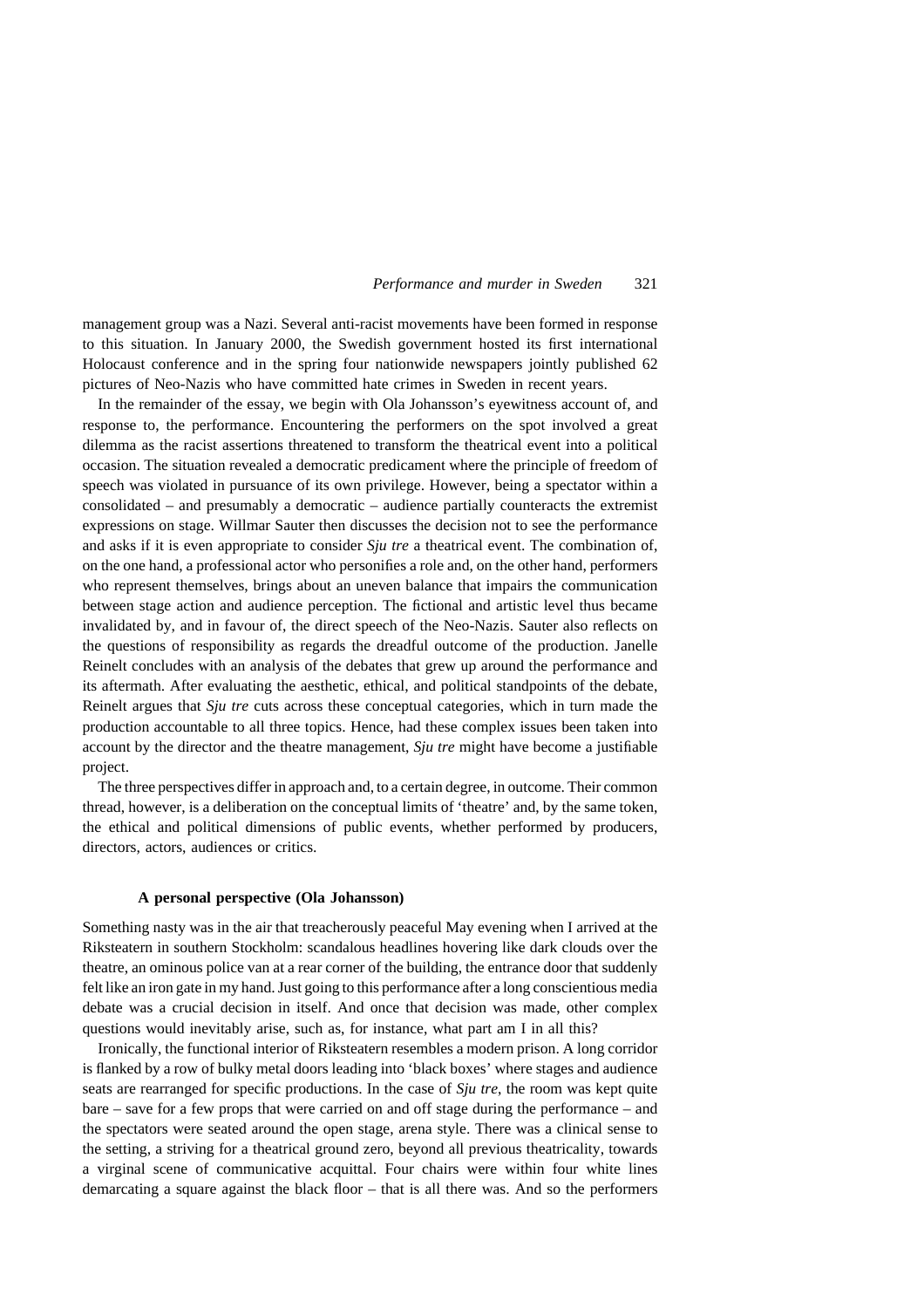entered, three muscular blond guys in black pants and black T-shirts. They started off by doing push-ups on the floor for a minute or two; one of them kept count:  $\ldots$  50  $\ldots$  60  $\ldots$  70  $\ldots$  80  $\ldots$ . People in the back rows stretched their necks and searched between heads in order to catch a glimpse of the men in black.

What were we looking for so eagerly? Well, at that moment we could not possibly know that two of the performers were going to be part of an event that would paralyse the entire country two days later. But something was definitely in the air, an eerie ambience that already had to do with the state of our nation. Everyone in the audience knew about the crimes these persons had committed prior to their imprisonment and what they stood for, it had all been reported in the press. But they had not been seen. These were the kind of criminals – unknown to Swedish society until fairly recently – that make the police remain inside the station while robbing a bank across the street in broad daylight; the ones behind brief telegrams saying that yet another internal showdown has taken its toll; the ones who have made most heroes in detective novels anti-heroes and wimps for the past couple of decades – the ones whodunit. Here, the ones behind the stories stepped into the light.

That certainly seems to comply with the basic idea of theatre. True, the prisoners did not act like actors but nevertheless represented characters from a quite different world and, in the light of this, they had drawn full houses since the opening performance four months earlier. Moreover, their appearance was sanctioned by Sweden's most notable dramatist since Strindberg, namely Lars Norén, who in recent years had altered his dramatic vocation from writing bourgeoisie chamber plays in a naturalist vein to producing a brutal authenticity in a project called *Morire di classe* about social outcasts. However, when the order of things on stage overlaps that of an 'outer' realm – as when ordinary people play themselves without adhering to a preconceived dramaturgy of a playwright – theatrical Naturalism does not necessarily represent an outer reality but rather constitutes a version of it. (For a philosophical application of the term 'world version', see Nelson Goodman<sup>1</sup>.) In Norén's reality project, Sju *tre*, the performers' presence on stage was indeed authorized by an *auteur* and they appeared within an institutional establishment, but their speeches and actions took on a life of their own since they expressed their own words and opinions. This geared the meaning of what was said and done to the occasion as such and, as a consequence, the responsibility of interpreting the stage action became an issue right in my face as a witness to the event. This was soon to become an alarming dilemma.

After the physical exercises, the convicts meet John (Norén's alter ego) for the first time in the Tidaholm prison. The playwright, who is considerably smaller than his workshop fellows, gives a nervous impression but is pleasantly surprised to be offered coffee and buns that the prisoners baked themselves. They initially engage in some small talk about what play they want to stage, how it could be performed and for what purpose. This leads into issues of imprisonment, which in turn influences personal matters. The latter subject triggers off a thematic bomb. It turns out that two of the three prisoners, Mats and Tony, are committed Nazis. 'Oh, no,' John responds spontaneously and makes clear that he is 'sort of leftish' but also that he entrusts himself to the forgiving creed of Jesus' Sermon on the Mount.<sup>a</sup> However, John decides to continue the conversation in spite of the distressing revelation. (This decision rendered a lot of criticism against Norén; in an article the playwright defended his project by saying: 'When one of them said that he is a Nazi, should I have gotten up and walked away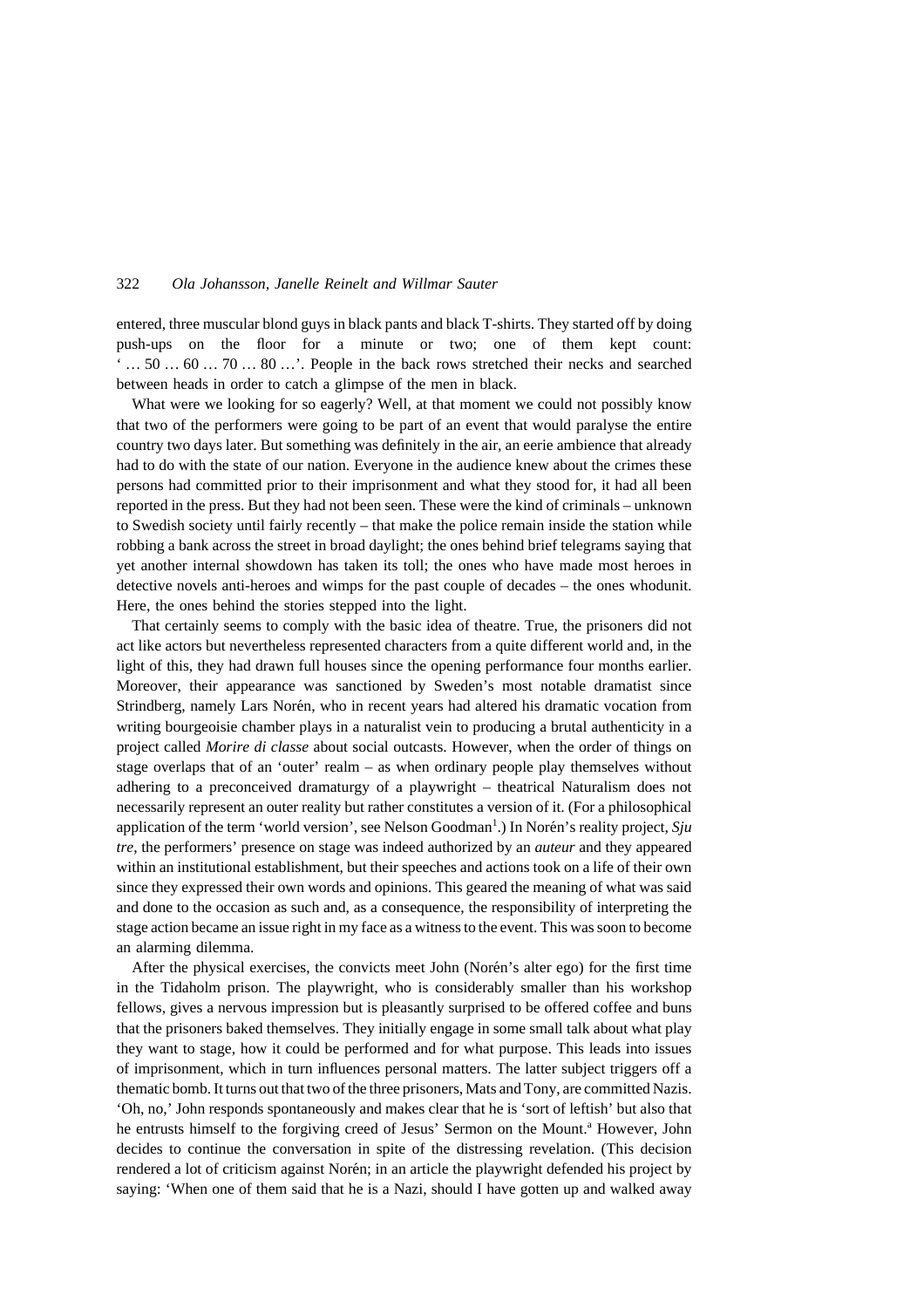and left it at that? Well, I didn't.<sup>2</sup> $)$ <sup>b</sup> There were issues that the prisoners would not discuss, most notably the crimes they had committed, but regarding the idea of Nazism and the need for its implementation, Tony and Mats were quite outspoken. The third convict, Teo, mostly spoke in existential terms about his situation and life and the moral standards that make up value judgements like good and evil, right and wrong, and so forth. Even though biographical and reflective topics like the latter dominated the four hour dialogue – Teo eventually wants to become an author, Mats an actor and Tony a history teacher – the personal discussions were thematically eclipsed by the instances of racist assertions.

Tony and Mats' main point is all too familiar: Sweden, like all other nations, needs to be racially clean in order to reclaim its historical and cultural homogeneity. They repeatedly emphasized the need for social discipline and order. To obtain such a stability it is necessary to use tough means, like installing other types of politicians and sending back the foreigners. Instead of taking a verbal fight on ideological grounds, John set out to discern what all these 'needs' implicate on a personal level. He consequently attempted to take them back in time, away from the present, beyond the prison walls, to their childhood memories and upbringing, lure them into talking about their early dreams and future plans; in short, entice them into patterns of discourse similar to the ones a psychoanalyst gathers and interprets. Occasionally, in that winding and cautious conversation, I admittedly sensed a certain empathy with the prisoners; it was as if a classical Greek dramaturgy sneaked into the trial-like drama as the protagonists became exposed to various misfortunes through a retrospective purgation, which in turn persuaded a mimetic identification, at least on my part, as a little voice inside provoked the question: 'could it have been me?'. My overall impression, however, turned out to be quite apprehensive, mostly due to the second act when some Nazi statements really shattered all sense of compassion.

One might encounter Nazis on a square or in some other public place and get physically damaged, especially if one belongs to an ethnic minority, or one might come upon them in the media and get observant at a distance. At *Sju tre*, one got culturally damaged at close distance. An extreme public situation transgressed the place of a cultural practice that is commonly used to frame a fictional realm and thus represent events other than the given, or, put more clearly, which mostly stages theatre and other fine arts. By breaking the conventional frame, *Sju tre* turned into a public event, which staged the audience as much as the performers. No theatrical codes could unload the interpretative burden from the onlookers. The more I tried to dissociate myself from the offensive expressions on stage, the more involved I got. With what? With a paradox. The people on stage looked like me, spoke like me (one of them shared my dialect), moved like me, came from similar places, and yet would have looked upon me as an enemy had they been able to read my mind. Without the other spectators, or perhaps with another kind of audience, $\epsilon$  they probably would have been able to read my mind (sighing, shaking my head, a vague but evident sense of nausea). Still, I had the feeling that I was among the real antagonists, seated around the stage, those who helped me contrive an ad hoc and extraordinary frame in the lack of the ordinary theatrical frame.

Towards the end of the second act, at their last meeting in prison, John suggests that they need to talk 'about the concentration camps, the gas chambers, the mass murders'. He has deliberately postponed the matter until this moment since he believed that they would have been 'caught in our own arguments' at an earlier stage. 'I've got to know,' John inquires, 'how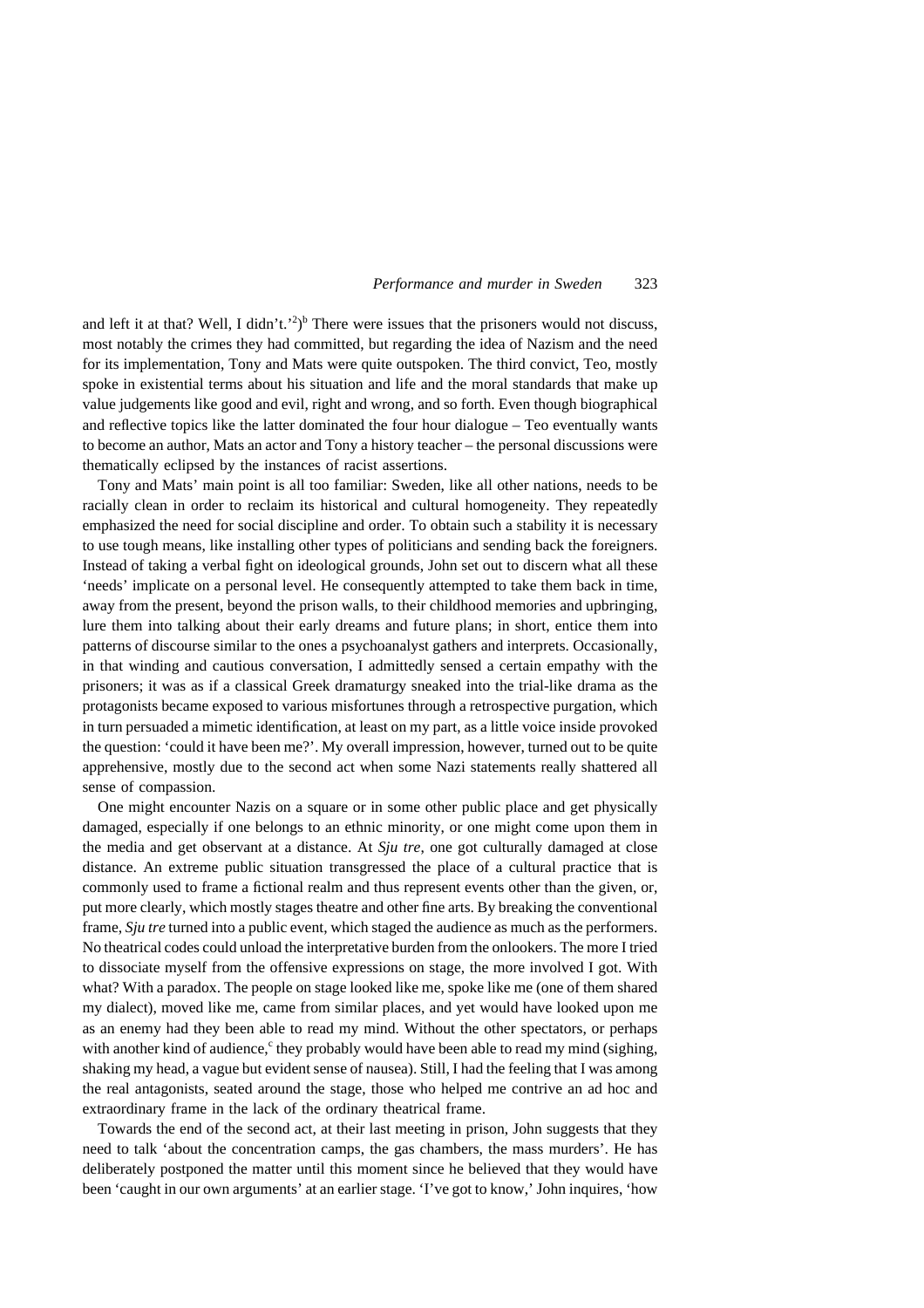you, today, can accept an ideology which has so terrible crimes and outrages on – I almost said – my conscience. How can you do that? Don't you become an accessory to crimes that have been committed, even if it is soon 60 years ago, by adhering to the ideology behind them and prolonging it? What do the concentration camps tell you, the Holocaust, which evidently is the consequence of Nazism?' Tony responds that 'we wouldn't set up gas chambers'. Mats adds that he believes that the death camps did exist but that he still can put faith in the ideology of that time. Tony even argues that he can understand what Israel is doing in order to protect itself from the outside world. It is obvious that they soften their arguments a great deal at this point, much like contemporary racist politicians in Europe do when caught in the public eye. Even if I cannot remember their lines verbatim, I do recall the lukewarm attitude of Tony and Mats when the burning issues of National Socialism were brought up. This performative demeanour is as significant as any words and certainly an extension of their meaning in site-specific contexts. The offensive notions of Tony and Mats were enacted in the form of a verbal defence but became tacitly assertive by their physical proximity to John and the audience. The weak spot of the dispute thus became a rhetorical concern for defending ideas, while the ideas themselves and their defenders remained solid.

By the time I saw *Sju tre*, the extremist statements hardly came as a shock but still proved a shocking truth about the production. The dialogue was based on recorded conversations in the prison, which were then arranged dramaturgically by Norén. However, it was also well known that the convicts had the final word by their approval or disapproval about what had been typed out before rehearsals. A performance about planning a performance with actors in the role of co-operative writers is no doubt an exciting concept for performance art, but in this case the collaboration involved a moral dimension which made several lines cognate to racial agitation (as Willmar Sauter will elaborate in greater detail below). Regardless of how the manuscript came about, two of the performers inevitably seemed to address the audience by 'writing' the script in the act of performing it. To paraphrase John L. Austin and his idea of speech acts, this is not a matter of describing words but *doing* what words mean.<sup>3</sup> For words to become actions, however, Austin also points out that utterances take effect when carried out under appropriate circumstances (Ref. 3, p. 8). In the theatre, as in much language philosophy, communication involves a third person's perspective in order to be meaningful, i.e. a shared cultural stage on which intersubjective expressions prove their worth. Then what about seeing and hearing the political statements in *Sju tre*? Is not this an integral part of the 'appropriate' context and therefore also a support of what is stated? Most definitely.

Witnessing the event involved a historical responsibility in the form of a contemporary promise not to forget and a future obligation to remain aware. Some commentators thought that *Sju tre* was an anti-democratic event. I thought it was 'extremely' democratic since we did not really have an acceptable interpretive option besides relying on the tacit public opinion, which encircled and counterbalanced the staged dialogue. The latter stand stresses the theoretical need to take a spectatorial perspective into consideration as an integral part of theatre as well as other public events, for this is what made the stage event at issue translational into a powerful debate. Hence, when the theatrical frame of *Sju tre* threatened to dissolve and transform into a political platform, a contingent frame had to be consolidated among the spectators, in an ulterior agreement of trust. In lack of a secure author or fiction, the audience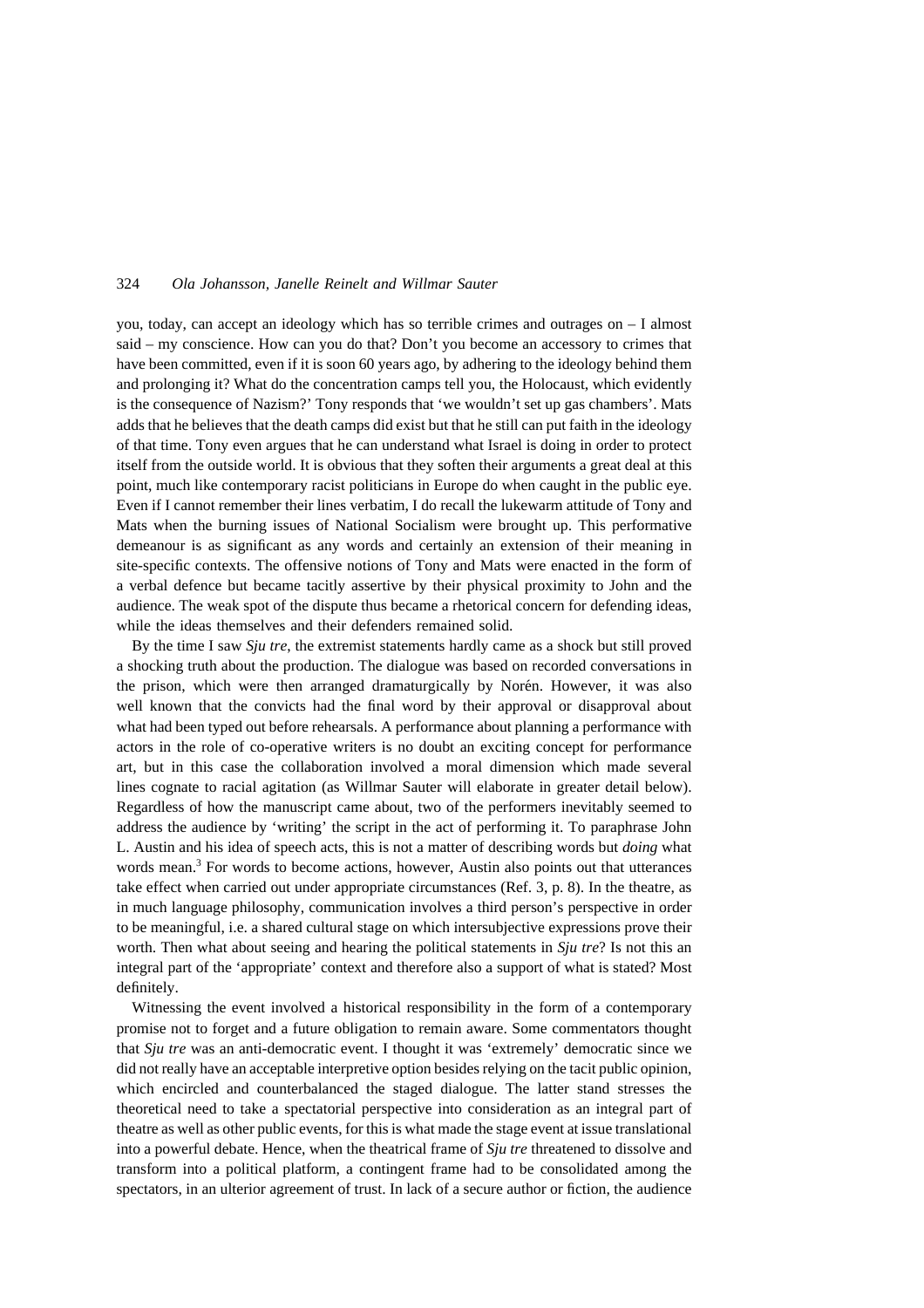had to take interpretive action by embodying a virtual as well as conceptual setting and thus developing a democratic frame of resistance right then and there.

In spite of his loss of discursive command, Norén managed to stage a crucial, not to say paradoxical, predicament of democracy, namely the one of how a form of constitution based on freedom of expression and liberty of association must protect expressions and associations made to destroy these very principles. It is like a parasite the body needs to maintain but which can also kill you. In other words, one must be aware of it and try to trace its ways before it goes berserk. How? Well, just like the parasitologist, it is urgent to gather evidence of previous cases, scrutinize its alignment, beware of its symptoms, and keep it under close observation. Norén did not implant a fatal civil disease, but examined and demonstrated a potential malignancy with almost unbearably real means. And when all hell eventually broke loose the experiment reached its full potential, although in a way that no one except the two performers could anticipate. *Sju tre* died in the Malexander crossfire, but it will take a long time to forget it since its shadowy appearance endures with those of us who saw it and who can clearly see its potential cataclysm reappear and strike anew in other places.

Admittedly, I was a part of all this – by witnessing a Naturalist performance art experiment that eventually turned into a tragedy. And although I did not see it coming then, I can at least see it coming now. But one time is quite enough, perhaps even one too many.

#### **A theoretical perspective (Willmar Sauter)**

No – I have not seen *Sju tre*. I deliberately chose not to spend my money on such a performance. Or, more accurately: I did not want that my attendance at a performance could be interpreted as support for this project, of which I had disapproved. A moral issue, then? Certainly, but this is not the topic of my comments here. I am, however, aware that my moral decisions are implied in whatever I can say about *Sju tre*.

How, then, do I dare to write about a performance that I have not even seen myself? Is this a moral issue or a scholarly one – and is there any difference, anyway? Well, most theatre scholars write about performances they have not seen personally. All theatre history has been written this way. To establish a historical event, however, the theatre historian needs some evidence about the event itself, some information about the context in which it took place, and also a theoretical framework, which describes the perspectives, the values – including the moral values – the aesthetics, and the personal preferences of the researcher. What applies to historical events, can also be claimed in respect to contemporary theatrical events, which we have not attended personally. I think this is a common practice among theatre scholars. Few have seen the *Untitled Event,* which John Cage, Merce Cunningham, Charles Olsson, Robert Rauschenberg and others mounted in 1952 – and yet there is hardly an article or book on Performance Art or Happenings that do not refer to this event. It has entered the discourse of theatre and thus become part of our heritage.

If the reader accepts that I am entitled to write something about *Sju tre*, depending on written evidence, public and private discussions, statements by medical expertise, my earlier experiences of plays by the same author,  $etc$  – then what do I have to say? The question I find central in this type of performance (Norén did not exactly invent the idea of placing an 'original' on stage), is the relationship between the so-called reality and the so-called fiction.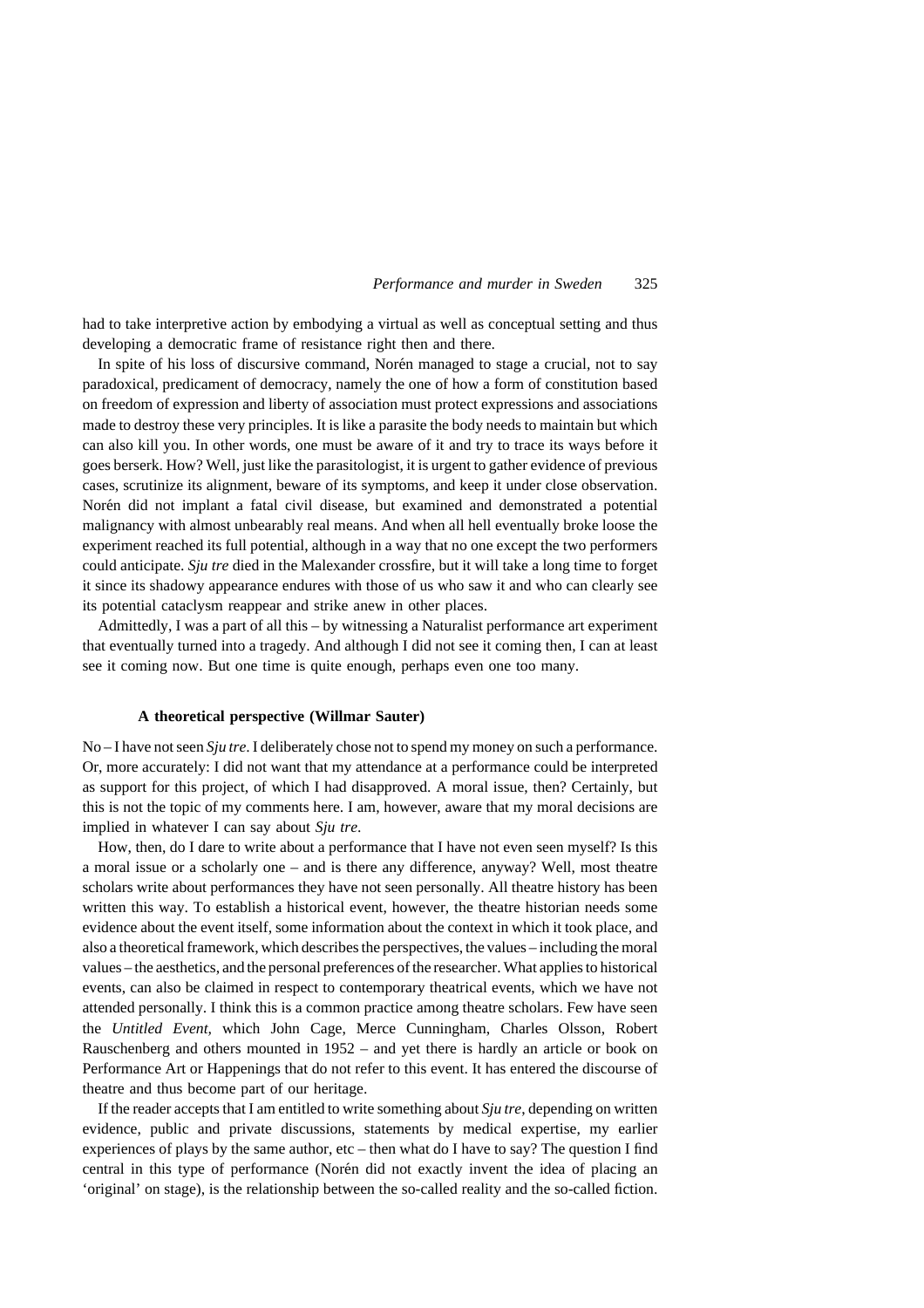In the public debate this issue has been treated as an ontological problem, i.e. assuming that it is possible to distinguish between reality and fiction. I think that a yes-or-no-answer is neither reasonable nor possible. In my contribution to the discussion of this highly charged question of moral responsibility, I would like to examine some aspects of theatrical actions. I want to discuss the ways actions in a theatrical performance produce fiction and how this fiction relates to the reality outside the theatre. First, I will try to illuminate this question from a theoretical point of view, and then the possible consequences for the understanding of *Sju tre* are examined.

When an actor enters the stage, he does so first and foremost in his own right, as a person with specific physical and mental features. Although a very basic observation, the importance of the stage personality of the performer is easily neglected. (Since *Sju tre* had an all-male cast, I will not speak about actresses in this context.) In terms of the reality–fiction dichotomy, the performer is and remains part of the non-theatrical reality. Despite make-up or costume or any other kind of disguise, the performer appears as a person, unique and not interchangeable within the framework of a particular performance. At the same time, we have to realize that the actor does not occupy the performance space on his own. He does so to exhibit himself to someone – the spectator. Only together can they create an act of performance. Such an act of performance takes place during a limited span of time, as long, indeed, as the performer *and* the spectator participate in what I call the theatrical event.

How do the actor and the spectator know when and where the theatrical event begins and ends? There are many conventions marking the time and the place of performance, and these are usually familiar to both performer and spectator. In whatever form, these conventions mark a distinction between everyday-life actions and experiences and those we call theatrical. This distinction does not permit us automatically to separate reality from fiction. Not everything that happens during a theatrical event is fiction. On the contrary: as I already have pointed out, there are actions that clearly remain in the sphere of reality, such as the exhibitory actions of the performer. The exhibitory actions in the theatre are distinguishable from most non-theatrical actions of the same kind through the public act of showing – the actor wilfully displays his body, his voice, his temperament etc, to the audience. By doing so, he attracts the attention of the audience. I call this relationship the sensory communication between performer and spectator. Of course, such sensory relations also occur outside of the theatre; what makes them theatrical in a performance is not that they are fictional, but that they follow certain rules and conventions.

The spectator's attention toward the performer depends largely on the sensory level of communication. This is also obvious in Ola Johansson's account of *Sju tre* – the well-trained, muscular bodies of Tony Olsson and Mats Nilsson made a strong impression on him, especially during their physical exercises in the performance. Also, the comparably 'small' body of the professional actor, Reine Brynolfsson, becomes part of his relationship. These physical conditions certainly belong to reality, but may become part of fiction – intended or not – through the perception of the individual spectator.

One of the most persistent conventions of theatrical events is the use of an artistic means of expression. The performer does not limit himself to exhibitory actions alone, but adds encoded actions to communicate, also on an artistic level. Different theatrical genres employ different artistic means: in opera, the performers sing, in ballet they dance, in dramatic theatre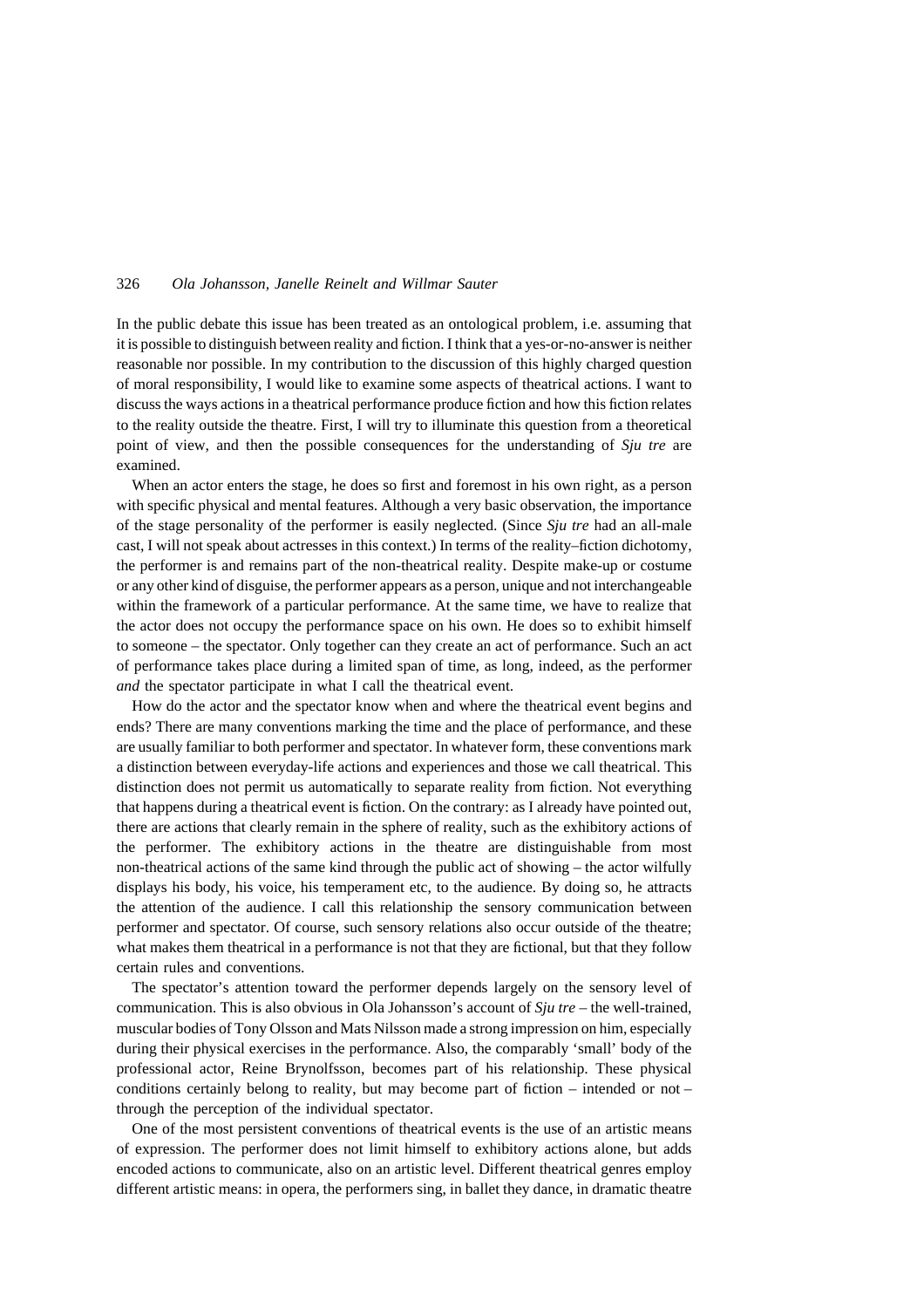they speak. For the professional actor, speaking on stage is not the same as talking in private. They have trained their voices to be heard by large audiences, they have learned to articulate and phrase a text, they have adopted a certain style of delivery etc. The same is true of other aspects of acting – walking across a stage can very well be made an art. I want to stress the fact that whatever personal or conventional style a performer chooses, it has no fictional significance as such. A tragedy can be spoken, sung, or danced with the same violent impact. Artistic expressions on stage have a different function (whatever they may contribute to the fictional narrative): the artistic level of communication distinguishes the theatrical performance from everyday experiences.

This distinction is not easily established. Of course people use artistic expressions outside the theatre – and we sometimes even use the word 'theatrical' to describe such behaviour. In everyday situations, the 'artistic' aspect of actions is mostly hidden, whereas the theatre artist explicitly shows his artistic skills. The ostentation of the artistry lends theatre an aura of playfulness, which identifies the theatrical event as *playing* culture as opposed to *written* culture. Instead of reading the dramatic text at home, we take upon ourselves the inconvenience of attending a performance to become part of this interplay between performer and spectator. The English language uses the term 'player', in German actors are called '*Schauspieler*' – both indications of the playing character of the theatrical event. The watching of the artistic capabilities of the performers is one of the major reasons for the audience to buy tickets. It gives pleasure, it is valued, and it is evaluated. Even in amateur theatre, the artistic skills and means of expression are very important, although they are normally measured by other standards than in the professional theatre.

The artistic level of communication also constitutes the prerequisite for the transition from the reality-based sensory communication to the symbolic level of communication, through which the fictional world is created. Fiction, however, is created through the interaction between performer and spectator. Without artistic expressions, fiction is no longer part of the playful relationship between stage and auditorium.

On the symbolic level, the fictional characters are finally constructed. The performer employs now a third kind of action, which I call embodied actions. Physically, they are carried out by the actor, but they are meant to embody the actions of a fictional character. Such actions can be real actions or pretend ones. The actor really sits on a chair while he pretends to be angry, drunk, or in love through his movements, tone of voice, contact with other actors/characters etc. The artistic way of conducting such actions both enhances the embodied actions and provides pleasure, astonishment, or disapproval for the spectator. In addition, the exhibitory actions can become part of the fictional character, but need not to do so: while some actors present a 'beautiful' Romeo, we also accept less 'beautiful' actors in this role. On my own behalf, I could say that the artistic skills of a performer sometimes substitute a lack of exhibitory features – especially in opera, this has frequently been the case.

The last remark already refers to the significance of the spectator in the process of creating fiction. Fiction is not produced on stage but in the mind of the beholder. What the stage offers, in terms of actions and pictures, are images, which the spectator converts into fictional persons and places. Only through the active imagination of the spectator will the images presented on stage assume symbolic meaning and indicate a fictional narrative. The nature of such a fictional narrative therefore depends on both the images and the imagination involved in this process.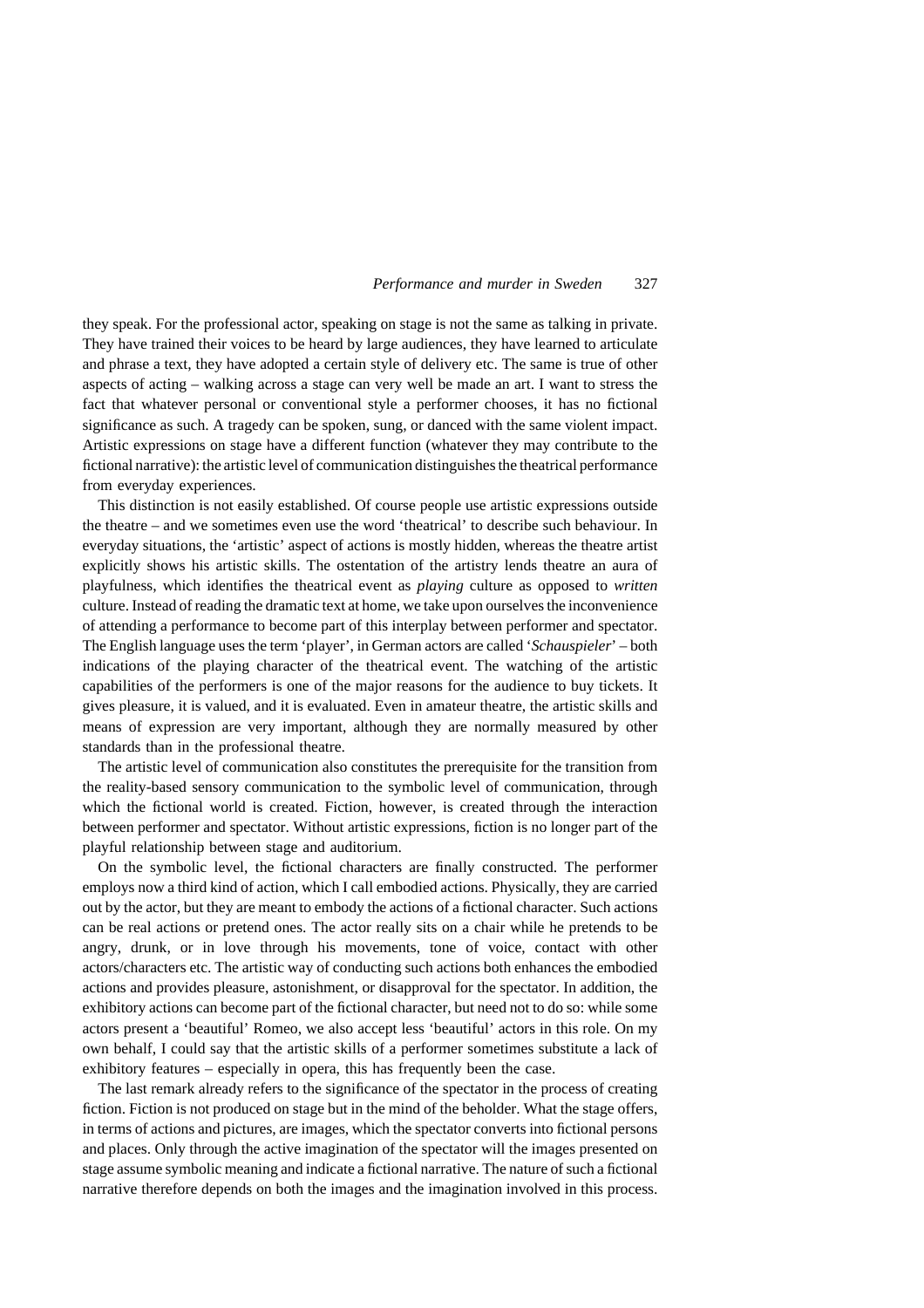The spectator's references are as important for the fictionalization as the artist's intentions. The stage provides the impulses, the auditorium adds its responses: that is how we should conceptualize fiction in the theatre.

The observant reader will already have guessed that *Sju tre* was – at least in part – lacking one of the levels in my model of theatrical communication. On the part of the convicts, there were no artistic means of expression. The question we have to ask is, what happens when the momentum of artistic 'playing' is missing and the exhibitory actions become identical with the embodied actions? Tony Olsson and Mats Nilsson were not seen as presenting fictional characters, but as representing themselves.

When I claim that the spectator is able (and used) to distinguish between the different layers of a performer – the personality, the artist, and the fictional role – I do so against a background of 10 years of reception and audience research. However, I have never confronted audiences with a performance, in which the artistic link between personality and role is missing. Nevertheless, my conclusion is that spectators might experience considerable difficulties in separating the role from the personality when there is no recognizable artistic level to set apart the theatrical event from other kinds of experiences. The risk to identify the performers with their characters seems obvious and the specific context of the production makes this assumption all the more likely.

Due to the public debate that followed immediately after the first night of the production, there were hardly any spectators who were not fully aware of the fact that some of the performers were convicts with strong Nazi sympathies. It was also well known that the text was written in accordance with the author's talks with these very convicts. In other words, the audience knew that private opinions of these performers coincided with the lines they spoke on stage. I think this is an important aspect: the fictional characters, which the spectator is supposed to construct out of the exhibitory, encoded and embodied actions, never took shape, because the spectator's creative contribution to this process was impaired, partly by the lack of encoded actions, and partly by the information concerning the context of the performance. Thus, the usual references, which the spectator brings into play, were disconnected and the performers remained on the level of exhibiting their own personalities, including their own political opinions.

The performance tried to allude to a therapy session in a prison. While the prisoners presented themselves and their ideas on stage, the spokesman of the author (who was not a therapist, after all) was represented by a professional actor. I mentioned earlier that Reine Brynolfsson hardly equalled those well-trained prisoners in size, but there is also another, and possibly more significant, inequality between the convicts and the actor. The convicts spoke on their own behalf, but the actor was performing in the theatrical sense, employing exhibitory, encoded and embodied actions. Thus, his arguments were the arguments of a fictional character, following the prescribed script. Even if his private ideas might have coincided with the text he was speaking, he still performed them as a character. This was not the case with the convicts. It could be said that the performance spoke in two different tongues – the direct speech of the convicts and the performed speech of the actor. It is very well possible that a number of spectators had problems with such an uneven dialogue.

There are some more questions to be asked concerning the context of this production: Is there a difference between the convicts propagating their Nazi ideas and other actors doing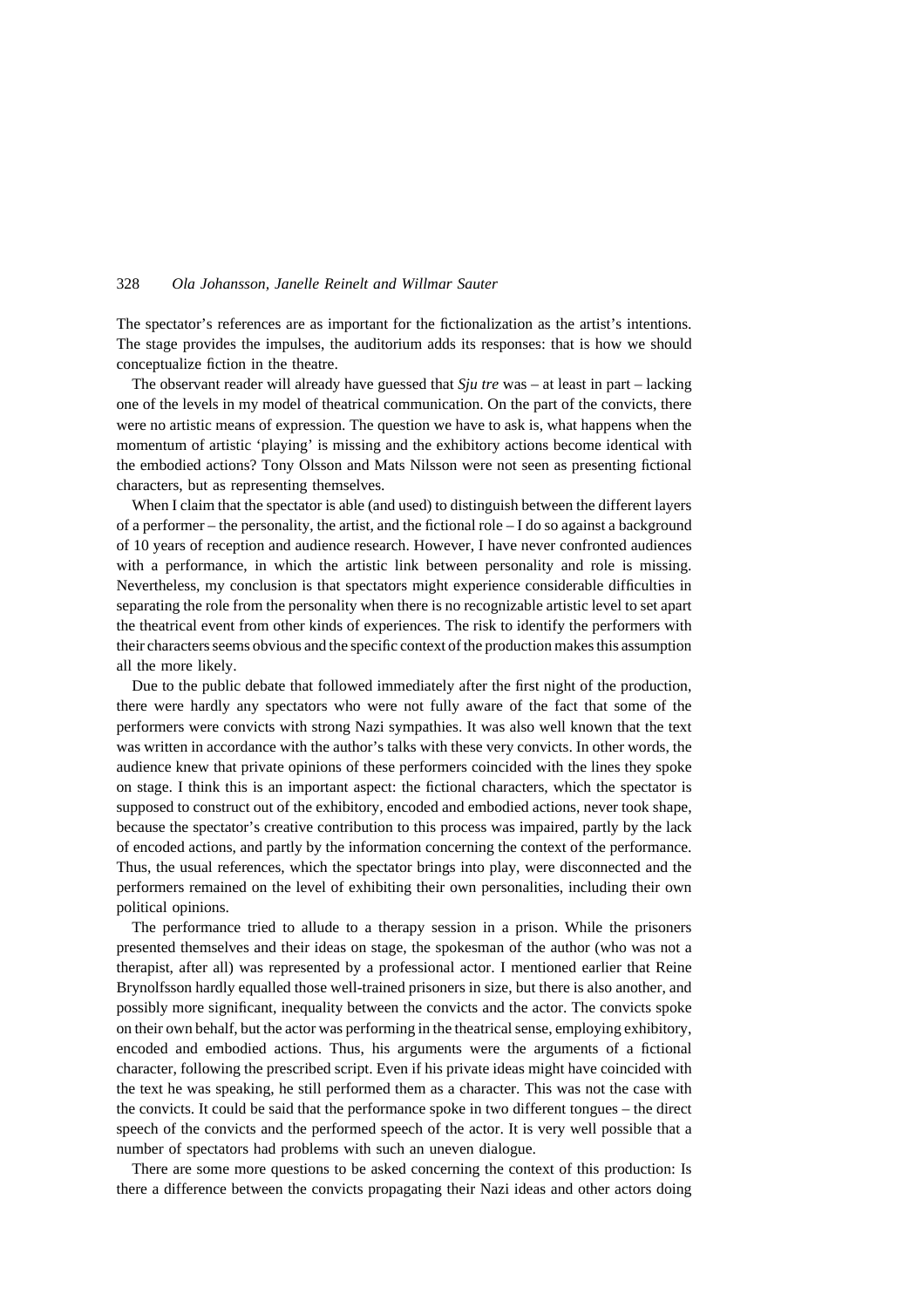so, actors who believe in the ideas expressed by the play they are performing? What makes these convicts on stage different from stand-up comedians, who also talk about their own ideas? Would the effect of the performance be different if all the parts were performed by professional actors? Last but not the least: who is responsible for the disaster this production eventually ended with? I will at least attempt to indicate some possible answers based on my theoretical arguments, although I admit that my personal attitude cannot be completely set aside.

*Siu tre* is not the first production in theatre history in which performers propagated their personal political ideas. Many of the free groups theatre movement in the late 1960s and 1970s expressed their own political ideologies in passionate productions. That their sympathies tended toward the political left hardly made any difference in the eyes of the bourgeois establishment, which put Stalin and Hitler on the same platform anyway. In my opinion, these groups still attempted to create an artistic level, thus opening up a distinction between the symbolic and the exhibitory actions. The spectator was still free to make a difference between actor and character. There are, of course, instances when such distinctions were neither possible nor desirable, for instance in the Soviet agit-prop tours in the 1920s or the communist 'Blue Shirts' of the Weimar Republic. Another parallel, closer in time, are the Neo-Nazi rock groups, propagating their racist ideologies in concerts and on records. For me, *Sju tre* came very close to this latter example.

Stand-up comedians represent another kind of performer, for which the distinction between reality and fiction is often blurred. When Lenny Bruce, one of the earliest exponents of this particular form of entertainment, was arrested and fined for his 'indecent speeches' on stage, the police did not care about 'real' and 'performed' speech. Nevertheless, I would say that a stand-up comedian is not speaking as a private person, but as a stage personality, 'playing' him- or herself. Although the comedian talks about his or her own person, this person is rather the (fictional) character of the show, presented through artistic means. The audience does not react primarily to what is being said, but to how it is brought about, i.e. the artistic skills of the performer. Rather than direct exhibitory actions, stand-up comedians use irony, rhetoric twists and dramaturgical strategies to entertain – no matter if they personally agree or disagree with the story they tell. In other words: the artistic level of communication remains intact regardless of the interaction between the personality of the performer and the figure presented as the 'speaker'.

During the public debate following the premiere of *Sju tre*, but before the fatal shooting of the two policemen, a rumour was circulated in the press that the Volksbühne in Berlin had intentions to produce Norén's play, but – and this was underlined immediately – without prisoners. So far, I have not heard more about these plans, but the question remains, what difference would it make to perform the play with 'real' actors? If the actors were to succeed in presenting the convicts as theatrical characters, it might be possible that the debate about prisons as nurseries of reactionary ideologies – which the author allegedly had intended – would actually reach out to the public. Although I am not sure about the balance of the arguments in the script, I nevertheless can imagine that the focus of such a production would be different: away from the performing convicts towards the issues performed.

There is no doubt that the appearance of prisoners on a public stage attracts attention. This was also the case when convicts at San Quentin in California and Kumla in Sweden produced Samuel Beckett's 'Waiting for Godot' under the artistic guidance of the Swedish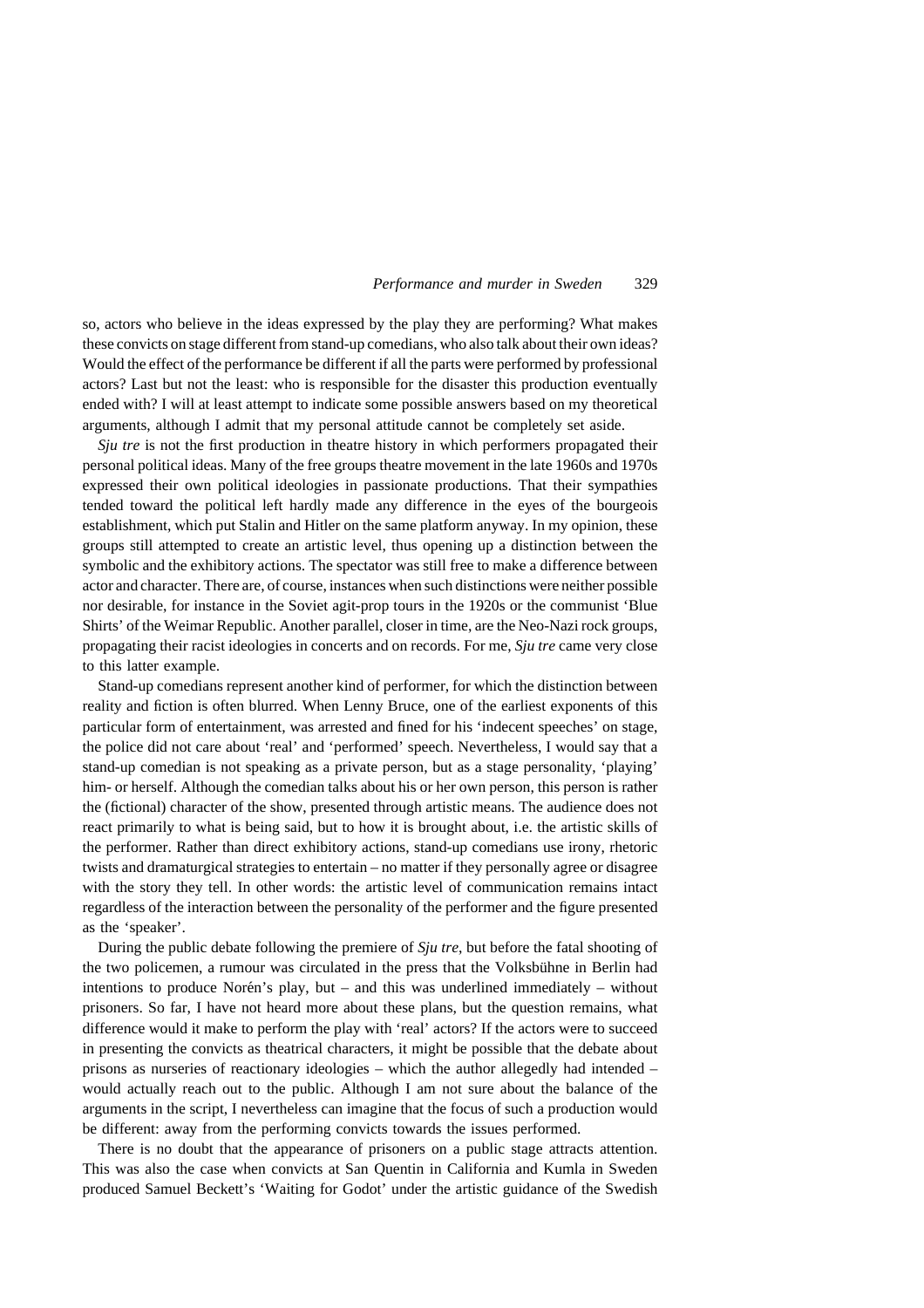actor Jan Jönsson. In particular, the disappearance of the prisoners from Kumla during a tour of the production was turned into a spectacle in the media, although the runaways were caught before they killed anybody. These prisoners were, however, not 'playing' themselves, but acting in Beckett's play, which had a specific meaning for people waiting for their release from prison. In these cases – as in many other instances when theatre is 'used' in prisons – the therapeutic aim is obvious. The aim is to give these 'unseen personalities' a clearer picture of their identities and theatre is but a tool in these efforts. Nevertheless, even when the aim is limited and the purpose fully acceptable from the social point of view, some non-desirable effects might easily be produced. Psychologists have pointed out that the experience of sudden 'fame' is especially difficult to deal with for people in difficult circumstances such as prison life. The newly acquired attention easily encourages dreams of other exemptions, of quick ways out to freedom, of sudden possibilities to change one's entire life. This problem has been discussed, especially after the murders in Malexander: who is to blame, who is responsible?

In my view, it is too easy to point out the prison authorities, which permitted the engagement of the convicts, as the only ones responsible for the tragic failure. I felt upset by the few public statements released from the management of the Riksteatern, saying that the theatre itself had no responsibility at all. Moreover, the management, including the president of the board, maintained that the production was an 'artistic' success, regardless of what happened after the last performance. I hope to have shown that the artistic impact of the production is highly questionable. Contrary to the view of the theatre management I want to stress the utterly dubious role the convicts played in this production. The experience of their symbolic significance in the public debate could very well be the seed for the confirmation of their own personal and political beliefs, as reflected in their planning of the robbery and their lack of respect for other people's lives. I do not want to rule out a strong link between the incomplete theatrical actions of these convicts, their psychological strengthening through public attention, and their behaviour in the non-theatrical context. For me, the question of responsibility is far from being answered sufficiently. Theatre remains a moral issue.

#### **An American perspective (Janelle Reinelt)**

I arrived in Sweden in August of 1999, during the period of the most intense discussion and debate about the Norén case. The situation was on the minds and lips of every theatre and academic person I met and, during my visits then, and again in September, I realized how thoroughly this production and its consequences had provoked the Swedish public to a serious encounter with aesthetic, ethical, and political issues. In my own work, I was researching public events in the United States and the United Kingdom that crossed the border between the 'theatrical' and the 'real,' resulting in a theatricalization of aspects of national life, national identity, and racial politics.<sup>d</sup> It became clear to me that  $S_j u$  *tre* was a catalyst for staging race and nation in Sweden.

In what follows, I sketch out the interrelationship between aesthetic, ethical and political issues that came to be embodied in the theatrical events surrounding *Sju tre*. These events are not limited to the actual performances of the play. The robbery, murders and their aftermath, including the trial, became a national affair in the wake of public debate – spectacles of a heightened theatricality that 'staged' contemporary contradictions in Swedish national life.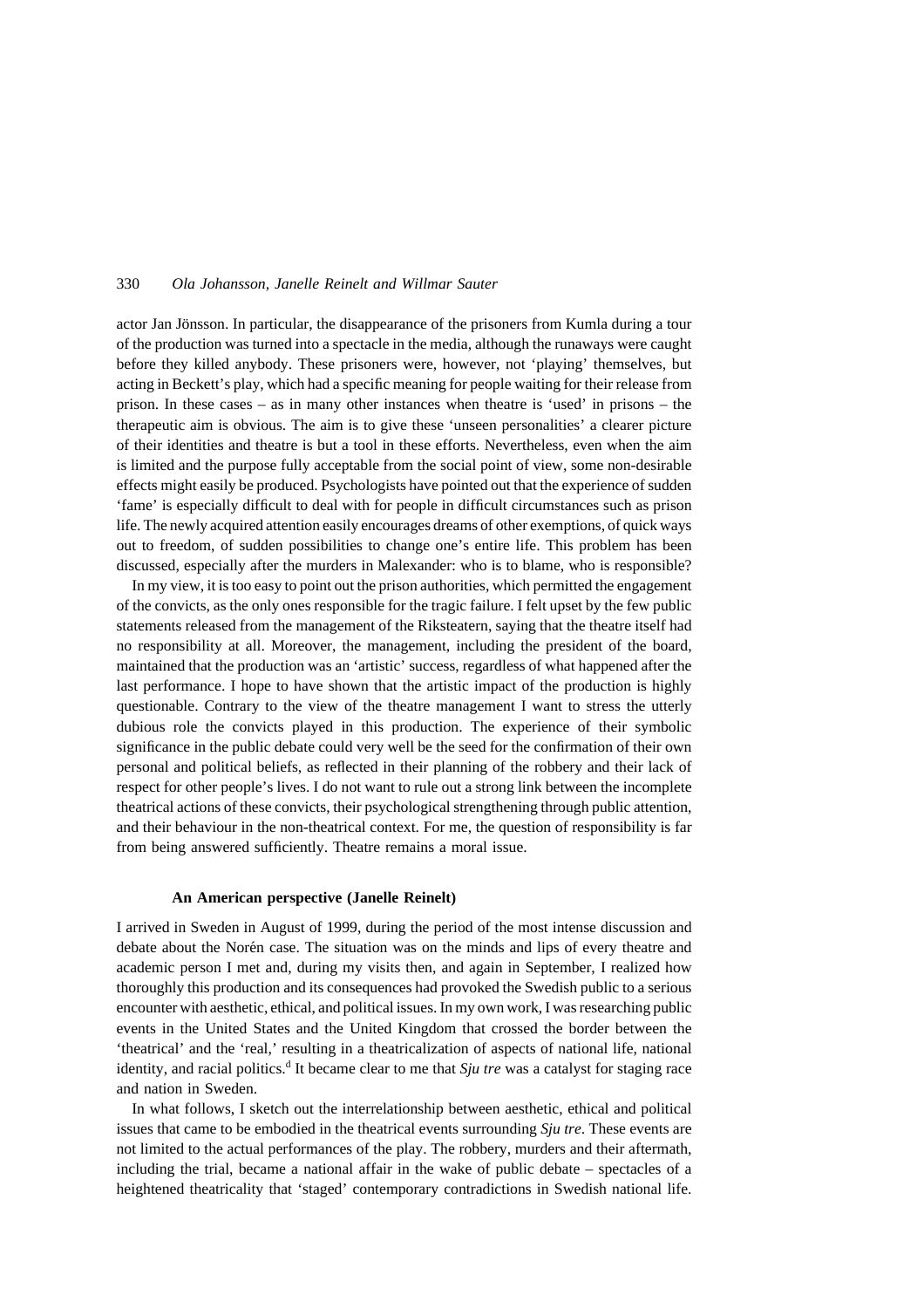A review of the public debate in the press and media reveals a number of closely related, interlocking issues; however, they suffer from an inevitable conflation. For the purposes of our discussion, I think it necessary to consider separately three aspects of the situation: (1) issues arising from the performance itself, its meanings and effects, its dramaturgy; (2) issues concerning the ethical and political responsibility of Norén and also of the producing theatre (Riksteatern); (3) issues arising from subsequent events (the robbery, murders and trial), the media coverage and its effects.

The fundamental aesthetic issue arising from the initial performance was the relationship between the stage fiction and reality. To the extent that Norén had written and devised (with the prisoners) a 'play', it was considered a fiction, but to the extent that the prisoners represented themselves and spoke of their own convictions and beliefs, it became an act of propaganda, of speech making. The theatre gave two Nazi prisoners a platform for their point of view, and seemed to condone it by producing it. The extremity of the prisoner's beliefs took the performance to the very limits of what is allowed in public life: downplaying the Holocaust, for example, or insisting on the value of racial purity and desiring to expel immigrants. These things map the borderline of good and evil; even a secular democracy finds such advocacy intolerable – especially in the form of an incitement to action. In fact, political journalist Erik Sidenbladh responded to the performance by filing a criminal complaint against the performers for the hate crime of their actions on stage. He took literally the performativity of the enactment: the actors performed a hateful act on the stage (a literalness J.L. Austin would have appreciated).<sup>e</sup>

The public discourse about this issue came mostly, naturally enough, from theatre critics – but not exclusively. The more traditional theatre critics, such as Tomas Forser and Leif Zern, based their severe criticism of the production on arguments about the violation of the necessary fiction of the stage. Both argued that the distance from reality afforded by a fictional frame allows people to think and feel without coercion, but that *Sju tre* destroyed that distance and therefore violated the audience.<sup>5, 6</sup> On the other hand, Lars Ericsson, a philosopher and art critic who tends toward a post-structuralist point of view, responded to these arguments in *Dagens Nyheter* by invoking the difficulty of maintaining any meaningful distinction between fiction and reality:

Can a person who performs on a stage be said to be 'authentic' at all? Doesn't a person who plays himself get fictionalised by the context? And what does it finally mean to 'play oneself'? Isn't there usually a grey zone between the acted and the real, the fictive and the actual? In my eyes, phenomena like docu-dramas, original copies, and infotainment indicate this. Identity perhaps always wears a mask.'<sup>7</sup>

These arguments revolve around the definition of 'theatre' as fundamentally different from actual life, and the performance is attacked for disturbing the boundary. The defence of the performance, in this case, is the view that theatre and life are never neatly separated anyway, and that it is a nostalgic error to claim otherwise. Characterized in this way, the disagreement is between a traditional and a post-modern theory of theatre. However, even if the second view seems more persuasive, it does not diminish the problems raised by the first. That is, even if art and life are irremediably mixed in artistic representation, the causes for concern among those for whom the boundary issues are primary still exist. The relationships between action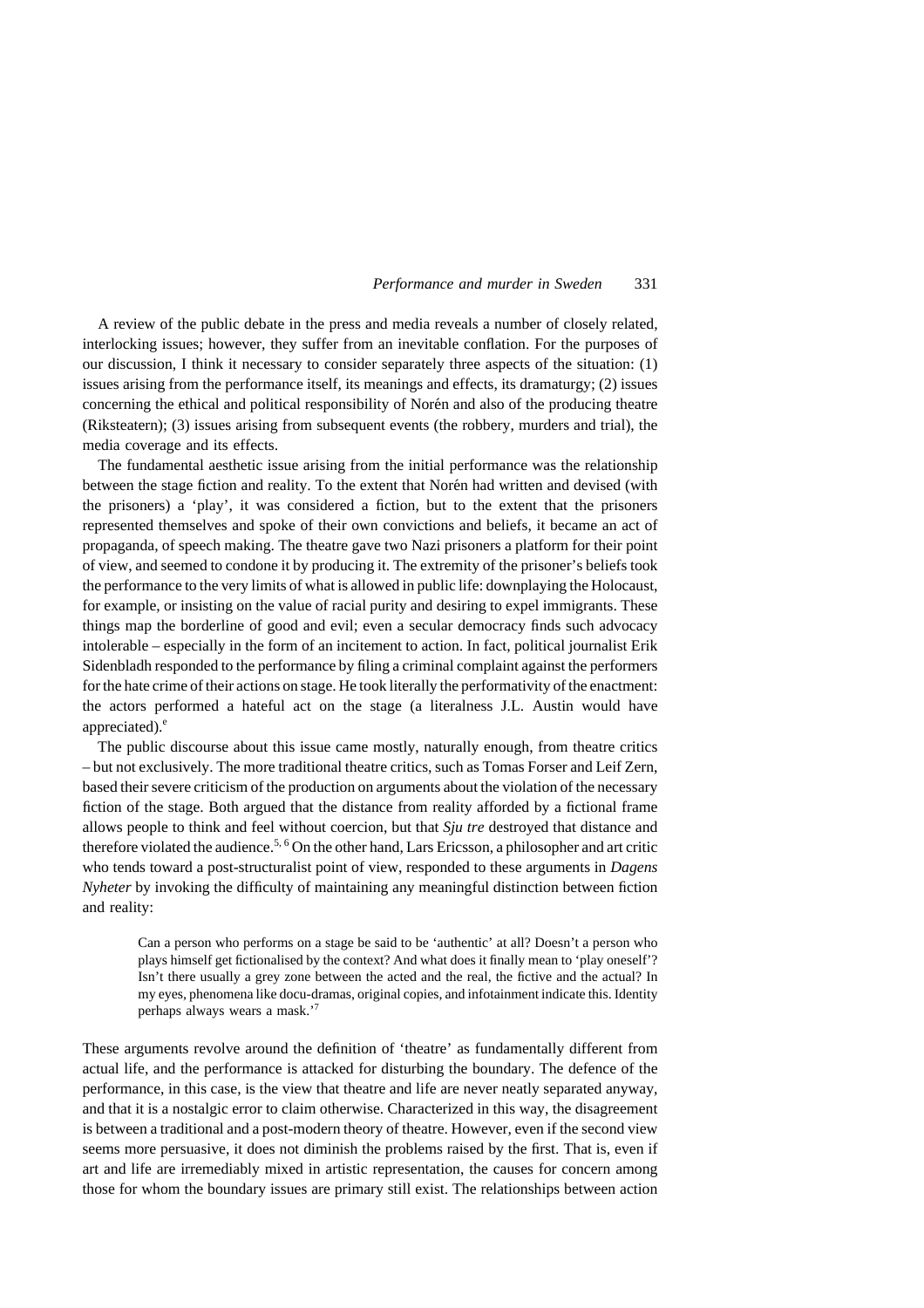and advocacy among those involved are the underlying causes for concern. To the extent that the two performers had a history of participation in Nazi activities and to the extent that they demonstrated through their performance an advocacy of these ideas, the problem will not go away just because it is difficult to distinguish the role from the person. In fact, the history of 'real' people becomes part of the 'narrative past' of the performance, and the act of advocacy on stage is performed in the moment, whether in character or not. An interpretative argument must be made about what in real life/real stage time was performed, and how its meanings were understood. (For example, was the presumed advocacy the only element or were there counter elements of irony or critique? And what do the spectators perceive about the nature of the performance's effects?)

A related aesthetic question concerned the 'form' of the drama, or rather, its dramaturgy. Detractors argued that the drama was flawed because an adequate answer to the expressed Nazism was not found within the drama. Henrik Sjögren writes that Norén 'gets stuck and can't find a way out,'<sup>8</sup> and Anders Ehnmark writes that the play 'broke down in the second act.' More conservative critics, Per Svensson<sup>9</sup> and Tomas Forser,<sup>5</sup> make such aesthetic judgements when they complain about the boundary problem: to blur the boundaries is a kind of dramaturgical failure. In an insightful essay, Anders Johansson reviews these debates. He points out that a presumption of the moral superiority of art underlies these arguments – that the outcome of performances should be morally good, and so, by definition, a performance that does not offer a strong counter to Nazism is a failure. To defend the play within this paradigm, one is forced to argue, as Roger Fiellström does, that Nazism is refuted within the frame of the play, that a Christian message of love and conversion counter-balances the message of hate.<sup>10</sup> The weakness of this line of reasoning, well rehearsed by responding critics, was indeed refuted by the criminal events that subsequently took place. Johansson argues that the presumption of necessary moral clarity is itself at fault. In his view, the second act 'breakdown', when the Christian message seems weak and ineffectual against the strength of the Nazi advocacy, dramatizes exactly that collapse. It is a contemporary social dilemma and has no immediate remedy. 'Hence, at the same time as Nazism makes a well-formed whole impossible, it is an essential part of what is constituted in *Sju tre*. The life of the drama is conceived in the distance between … understanding and hatred, the love and the violence, humanism and Nazism, the audience's goodwill and the subject's unpleasantness, the theatre and reality – in short, between the will to form and the content's reluctance.<sup>'11</sup> The failure of the drama is thus a failure of the times – a pressing social matter of major proportions.

These debates about the performance's aesthetics, it will be seen, cannot be wholly separated from the ethical and political issues involved in the question of representing Nazism. Even Johansson's impassioned plea to give up the notion that drama/art must be morally good, makes an argument based on the good – that it is ethically and politically appropriate to dramatize the impasse of contemporary Swedish society in confronting an upsurge of Neo-Nazism. We could say he makes a form of moral argument himself.

Turning, therefore, to the second issue, whether we accept Johansson's view of theatre as necessarily amoral, or whether we insist that it is supremely moral, there remains the stubborn question of the artist's responsibility for his/her own creations. While democracy celebrates freedom for the artist, and indeed freedom of expression in general, the artist's paradox is that good intentions can exist alongside unintended results – the artist remains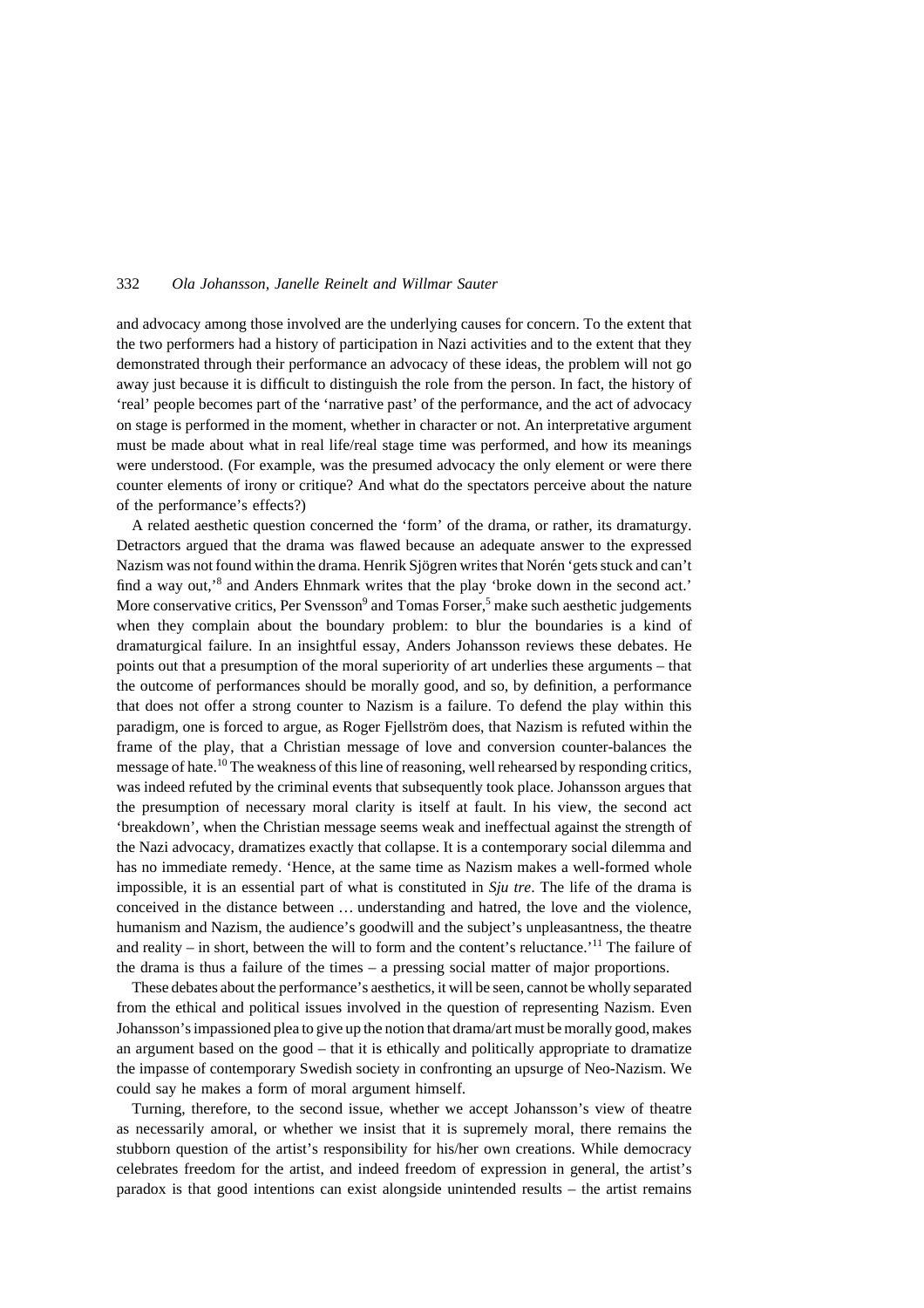responsible in any case. Norén was deeply disturbed, first by the unexpected hostile reaction of a large section of the public to the performances, and then, of course, by the violent events carried out by the prisoners. His initial attitude might best be described as astonishment. His was an attempt to open a dialogue with those members of society who are most shunned, most abject, most rejected by established and conventional morality. Precisely because these people exist, and in numbers, there must be a way to enter into a human interaction with them, according to Norén. He had hoped that he 'would be met by a quite wide understanding and an affection for, as I think of it, the important work we have done,' and he regretted that it produced the reverse, 'for by that [response] one does not reach any understanding of what one wanted to bring forth.' In retrospect, it is impossible not to wonder if Norén is hopelessly naive, or whether he was being disingenuous, but if we take him at his word, mindful of the time of this interview (3 May, 1999 – before the robbery and murders), then the argument must shift to Norén's levels of knowledge and comprehension of racism, National Socialism, history, and contemporary Swedish events; in other words, the account of his responsibility must embrace context as well as intention. Unfortunately, Norén did not speak extensively about the production at any time, before or after the events that followed the show's closing. He eventually resigned from Riksteatern, together with producer Isa Stenberg, on 6 August 1999 (as it happened, the same day Mats Nilson was caught and identified in the press as an accessory; Nilson was later charged as an accomplice to the Kisa robbery). Hounded by the press, Norén disappeared from public view for a time, eventually returning to the staff of the theatre, together with Stenberg, in late September. During a visit to Stockholm in March 2000, I saw the opening night of Nore´n's next play. *Skuggpojkarna* (*Shadowboys*), which dealt with men imprisoned for paedophilic crimes. This time, the prisoners were all actors. The press was relatively dispassionate, if somewhat critical – things were back to 'normal.'<sup>f</sup>

The theatre that produced *Sju tre*, Riksteatern, is one of the national institutions of Swedish culture. It is a touring theatre, with a venue just outside of Stockholm. Like the Royal Dramaten, the Riksteatern carries the banner of a national cultural art house. Thus, issues about national arts policy, legitimization and authorization accompany its repertoire. Tomas Lyrevik, managing director at Riksteatern, was quiet during the first public outcry over the production, refusing, presumably, to respond to the furore on grounds of artistic freedom. This reticence itself angered critics. However, eventually, Lyrevik supported Norén at a public press conference held two days after Norén and Stenberg resigned. He said, in part, that the 'board of the Riksteatern and the whole management group stand totally unified behind him. We are proud to have given space and resources to his artistic work.' Behind the scenes, the situation was in fact more complex, where, for example, stage hand union leader Kent Malmström declared publicly that there should be no Nazis in any work place. In short, the theatre management assumed a predictable line of defence behind their repertoire and their personnel, and declined to enter into a serious discussion of issues, such as the responsibility or lack of it among the theatre's Board for anticipating the issues arising in producing such a show, or such as the meaning of its position as national venue in light of the highly inflammatory nature of the content of the production, or the possible other alternatives (to not producing) that might have been explored or followed, or which might be in future situations. For example, and very obviously, the presence in the publicity of an indication of the controversial nature of the performance, an extensive programme which historicized the material, and/or a series of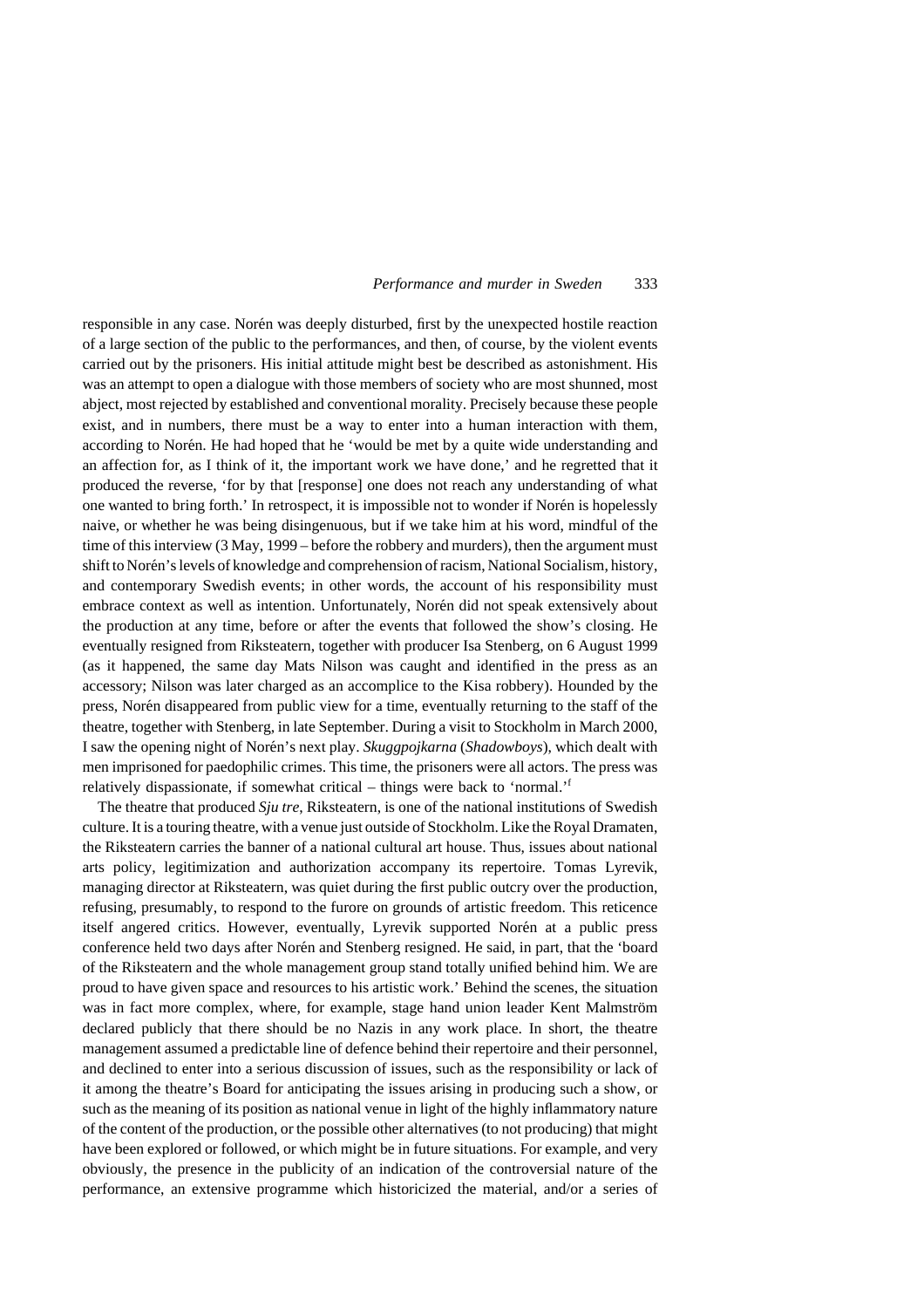post-show discussions of the issues with intellectuals and artists would have gone a long way to provide a context within which the performance and the theatre itself might have been deemed responsible by a large section of the public, even if still abhorrent in terms of its content. Unfortunately, neither the theatre management nor the director himself were able to rise to the challenge this would have entailed.

Turning to the third issue, the events in Kisa and Malexander immensely complicated the so-called artistic debate, and the subsequent enormous press coverage also changed the intensity as well as the scope of these matters. In the play, John says to Tony, one of the Nazi prisoners who wants to expel all foreigners: 'What you call foreign can't be shut out. It is already here within ourselves. It isn't possible to sort out the one from the other and say: this is us, that is they. It is already here, within ourselves, we're also strangers, the foreign is us.' Ironically, the argument about immigration control merges with artistic arguments about form and content: there is no clear distinction between fiction and reality which makes fiction (art) a privileged, uncontaminated sphere; and, likewise, it is useless to try to separate out elements of society (such as immigrants or even Nazis) from public discourse because the society itself has produced, and has embedded in it, the very attributes it is trying to exclude.

'Art', whether theatre or any other artistic expression, is itself a social practice, an action that partakes in the social, political and historical matrix of the construction of the reality of a nation or community. It intervenes in, and constructs, public life just as do political speeches, newspaper journalism, public rituals, such as parades or coronations, town hall meetings or church services. It is a mistake to treat theatre or any other art as outside of questions of good and evil, political judgements, social justice, or any other evaluative issue facing society. The production of *Sju tre* made a variety of interventions into the public life of Sweden, especially prominent because the level of controversy brought it to the attention of a wide segment of the population, not just the arts community. To my mind, exactly what it 'staged' was the mutual penetration of art and life, and therefore the necessary accountability to the public for what was performed.

Instead, then, of the artistic value of the 'drama,' or the freedom of the artist to explore and create, the pressing questions result from revealing social contradictions and widespread and heated public debate. To rephrase this, it could have been justified to put real Nazis on stage and allow them to expound their beliefs  $-$  *if* the result was that a democratic process of reasoning, thinking, argumentation, and public discourse allowed, indeed forced, the Swedish public to engage with these contradictions. A more politically sophisticated director and theatre management would have contributed constructively to this process.

I believe 'responsible' artists should argue this case – should in fact argue that, at this moment, it is fitting and important for a national theatre to take up the representation of the racial contradictions facing Sweden and the rest of Europe. This past year saw the election of Jörg Haider and the incorporation of his party into the government of Austria. The social democracies of Europe are all facing the historical past of National Socialism in light of its possible growth and resurgence in a contemporary United Europe. France has Le Pen, Belgium has Filip Dewinter and the Vlaams Blok party, and Sweden is one of the leading producers of 'White Power Music' (*Vit makt-musik)*. <sup>g</sup> The tension is between the very principles of democracy based on freedom of expression, liberty of association, rule by election and open political processes, on the one hand, and, on the other, the outrage of the Nazi ideology of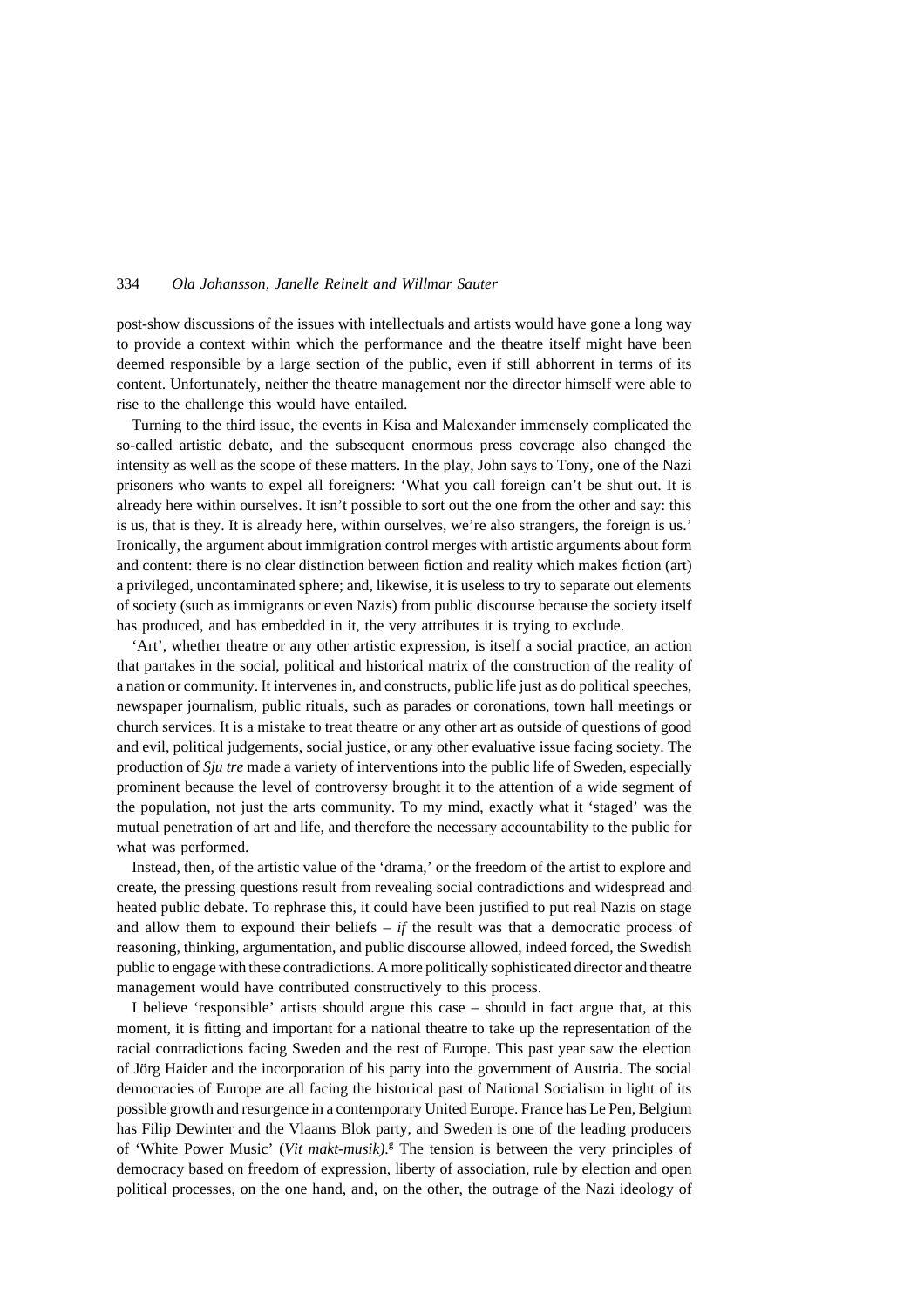exclusion, coercion, and various forms of 'ethnic cleansing'. Immigration and its political and social consequences have been an instigating feature of the political, even parliamentary, gains of far-right parties in western nations. The notion of 'hate crimes' was developed to try to draw specific distinctions about the limits of the concept of free speech and expression. Performance offers a key testing ground for the contradictions between freedom of speech and abuse of freedom, community responsibility and individual conscience.

Seeing *Sju tre* inevitably meant being involved in a subversive activity that not only challenged one's participation in the arts community but also one's ethical and political responsibility in public life. By presenting what is otherwise ordinarily re-presented in the theatre, Nore´n and his collaborators actualized critical issues by staging a critical situation, although within an institutional setting for a theatre audience. This made the performance highly indecisive. Like all public events, *Sju tre* relied on the democratic privileges of liberty of association and freedom of speech and yet it allowed Nazi assertions to be an integral part of its dramaturgy. The anti-democratic speakers and speeches became, therefore, parasitic on the liberties that allowed their communication. However, as long as political speech meets a complex audience, its meaning will inevitably be subject to a trial of meaning and purpose.

#### **Conclusions**

From Ola Johansson's spectatorial perspective in the first part of this essay, the public opinion of the audience, despite its tacit role in the performance, counteracts the effect of the extremist expressions on stage. It is probably because of the right to have the last word that an audience can and will allow experiments like *Sju tre*.

By questioning the theatricality of the performance, Willmar Sauter points out a weak spot of the production: the unbalance between Nazi propaganda and the performed defence of democratic values. Thus, the responsibility for the consequences outside the theatre is seen in the aesthetic choices of the production.

From the perspective of Janelle Reinelt, the most important lesson to gain from the Norén affair is the imperative for theatre artists both be confront the most difficult and important issues of their time and also to shoulder their responsibility for political and social engagement with their communities.

*Sju tre* is an example of how various cultural contexts can be incorporated into a theatrical event. This is certainly also the case with much other theatre, it is just that *Sju tre* is such an extreme example. The theatre is a public confluence with a potential to put the cornerstones of modern society on display and enact intricate conflicts between cultural, judicial and political issues. In light of this broader view, it becomes clear that there can be no sharp, analytical dividing line between theatre and society. Hence, what happened during, and after, the production of *Sju tre* are two aspects of the same crux, even if the ultimate responsibility for the Norén affair remains an issue for future discussions.

#### **Notes**

a All lines from the play have been taken from articles by Roger Fjellström, a philosopher at Umeå University and a strong defender of Norén, who got hold of the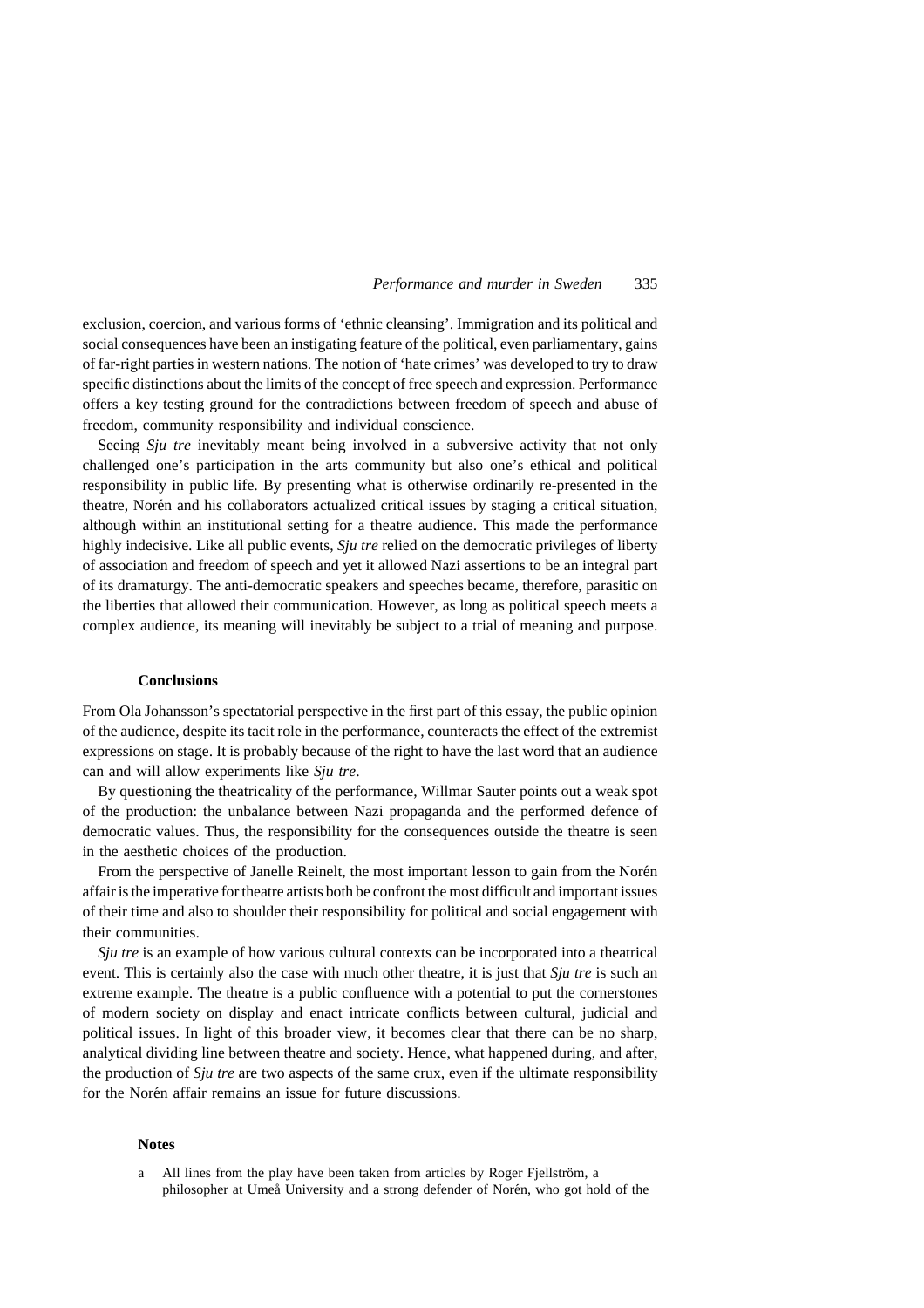manuscript before it was classified, i.e. before the bank robbery and police killings in May 1999.

- b This decisive question also applies to the audience. As far as I am aware, very few spectators left the performance in protest during the production period. It was most likely the case, however, that most spectators applauded with a thorn in their palm, as one reviewer put it.
- c Consider the intolerable and yet conceivable possibility that a group of Neo-Nazis would have bought all the tickets for one of the performances; that would most likely have made it impossible to carry on with the production. Hence, if a diversified audience was a condition for the staging to be justifiable, that condition was nevertheless contingent upon the trust that the 'right' kind of audiences would attend all the performances.
- d In particular, in the United States, I have written about the work of Anna Deavere Smith, an African American writer/performer who has fashioned one-woman shows about public events of grave importance, such as the aftermath of the Rodney King beating in Los Angeles (*Twilight, L.A. 1992),* and in 1989, the riots in Crown Heights, Brooklyn following confrontations between black and Jewish communities over the death of a young member of each group (*Fires in the Mirror).* Recently, I have written about the Stephen Lawrence case in England, which began in 1993 with the murder of a black teenager by five white youths, and culminated in 1999 in a public inquiry that found the London Metropolitan police institutionally racist and the investigation into the murder hopelessly flawed. No one has been convicted to date. The events have since been dramatized in the form of a documentary play, two television drama-documentaries, and a news documentary. See 'Performing Race: Anna Deavere Smith's *Fires in the Mirror*,' *Modern Drama*, **39**(4), Winter 1996, pp. 609–617 and 'Tracking Twilight: The Politics of Location,' *TheatreForum* 6, Spring 1995, pp. 52–57. The Stephen Lawrence material is as yet unpublished.
- e This charge was not, however, sustained in court. Austin's theory of performativity holds that 'in the case of performative utterances (I swear, I do [marry], I bequeath) it seems clear that to utter the sentence … is not to *describe* my doing … it is to do it.'<sup>4</sup>
- f Norén has been making work about the downtrodden and the despised for some time. His most celebrated play was *Personkrets 3:1* (Street People's Play) which considered the drug addicts and homeless people who live at the margins of the central square in Stockholm.
- In May 1999, there were 322 such titled CDs for sale on the internet, among which 27 bands were Swedish. In 1996, Swedish police found that one of the recording companies, 'Ragnarrock Records,' had sold 70,000 records (*Dagens Nyheter*, 09/10/99).

#### **References**

- 1. N. Goodman (1978) *Ways of Worldmaking* (Indianapolis: Hackett Publishing Co.).
- 2. L. Norén (2000) Svenska Dagbladet, 14 March.
- 3. J.L. Austin (1962) *How to Do Things with Words* (Oxford: Oxford University Press) pp. 3–4.
- 4. J.L. Austin (1975) *How To Do Things With Words*, 2nd edn, Urmson and Sbisa (eds.) (Cambridge: Cambridge University Press) p. 6.
- 5. T. Forser (1999) Norén has deprived the audience of its freedom. *Dagens Nyheter*, 15 May.
- 6. L. Zern (1999) Norén clings to an illusion. *Dagens Nyheter*, 8 May.
- 7. L.O. Ericsson (1999) Comment on the Sju tre Debate *Dagens Nyheter*, 5 May.